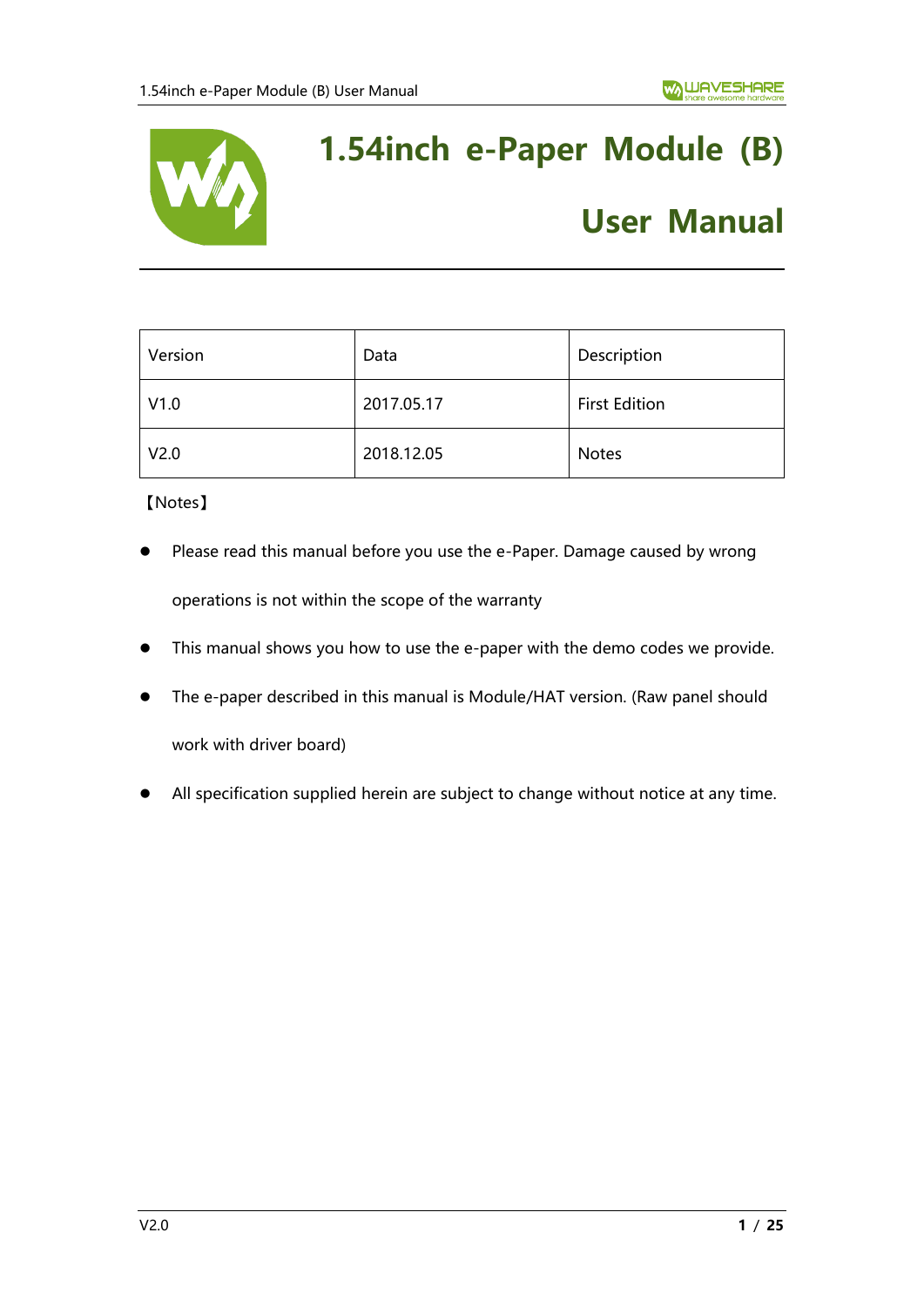## **CONTENT**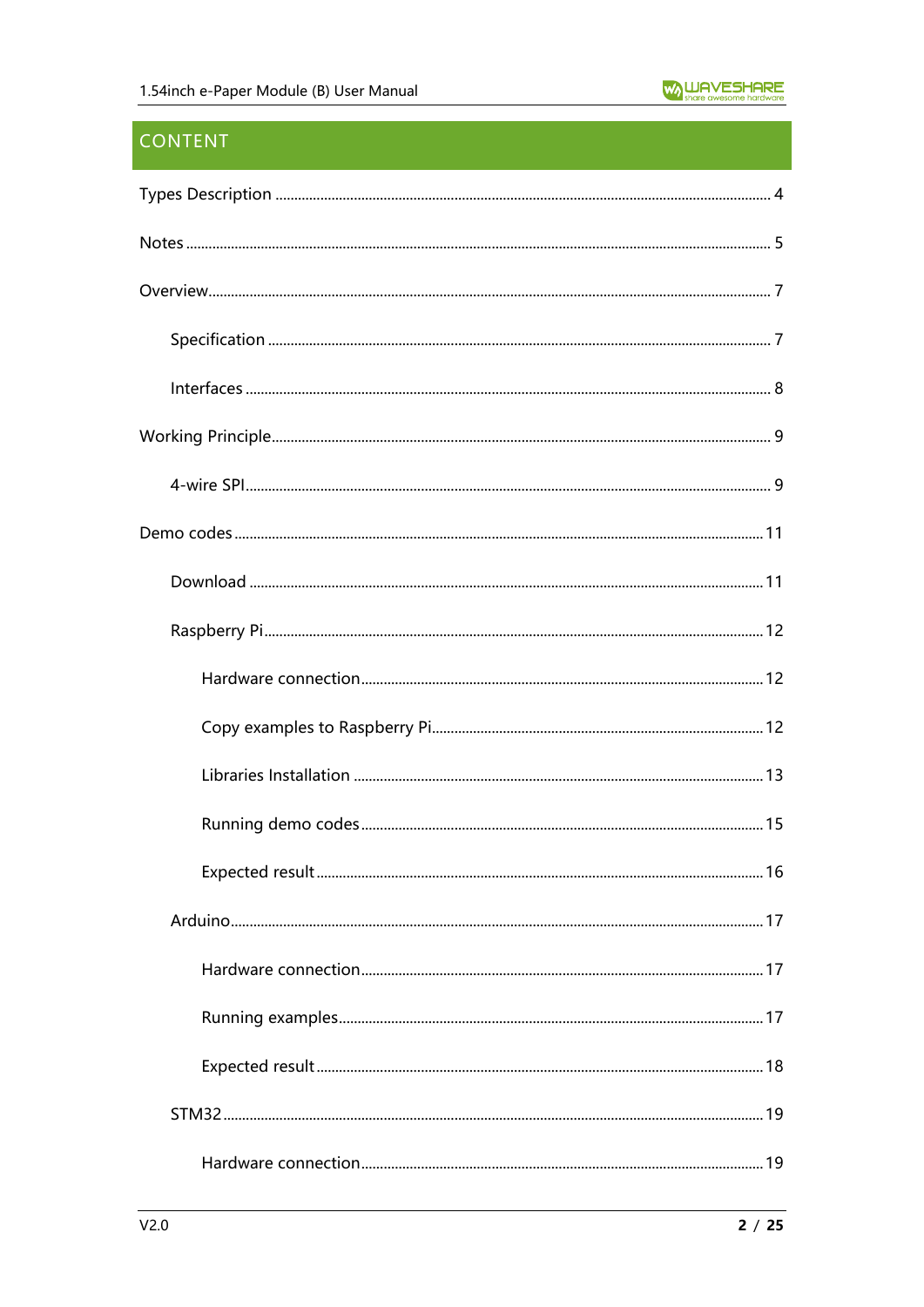| 25 |
|----|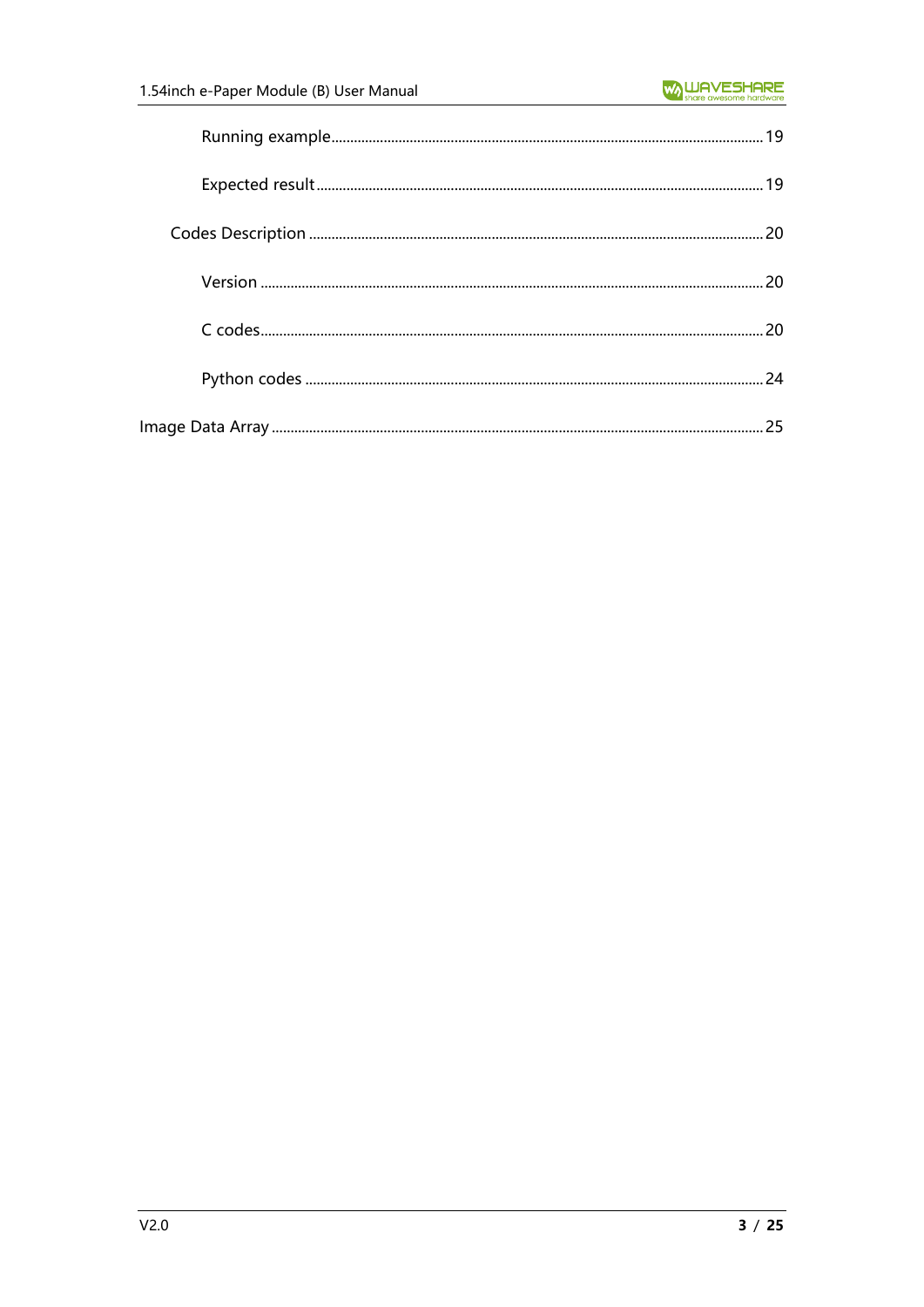## <span id="page-3-0"></span>TYPES DESCRIPTION

Generally, there are two versions for every type of e-paper, one is raw panel, and

another is Module/HAT version.

Raw panel should work with driver board, if you are the first time to use

Waveshare e-Paper, we recommend you the Module/HAT version or purchase a driver

board separately.

Module/HAT version has PCB which integrates driver circuit. You can connect 8Pin

connector to MCU directly.

#### **Raw Panel (1.54inch e-Paper B):**



#### **Module Version (1.54inch e-Paper Module B):**

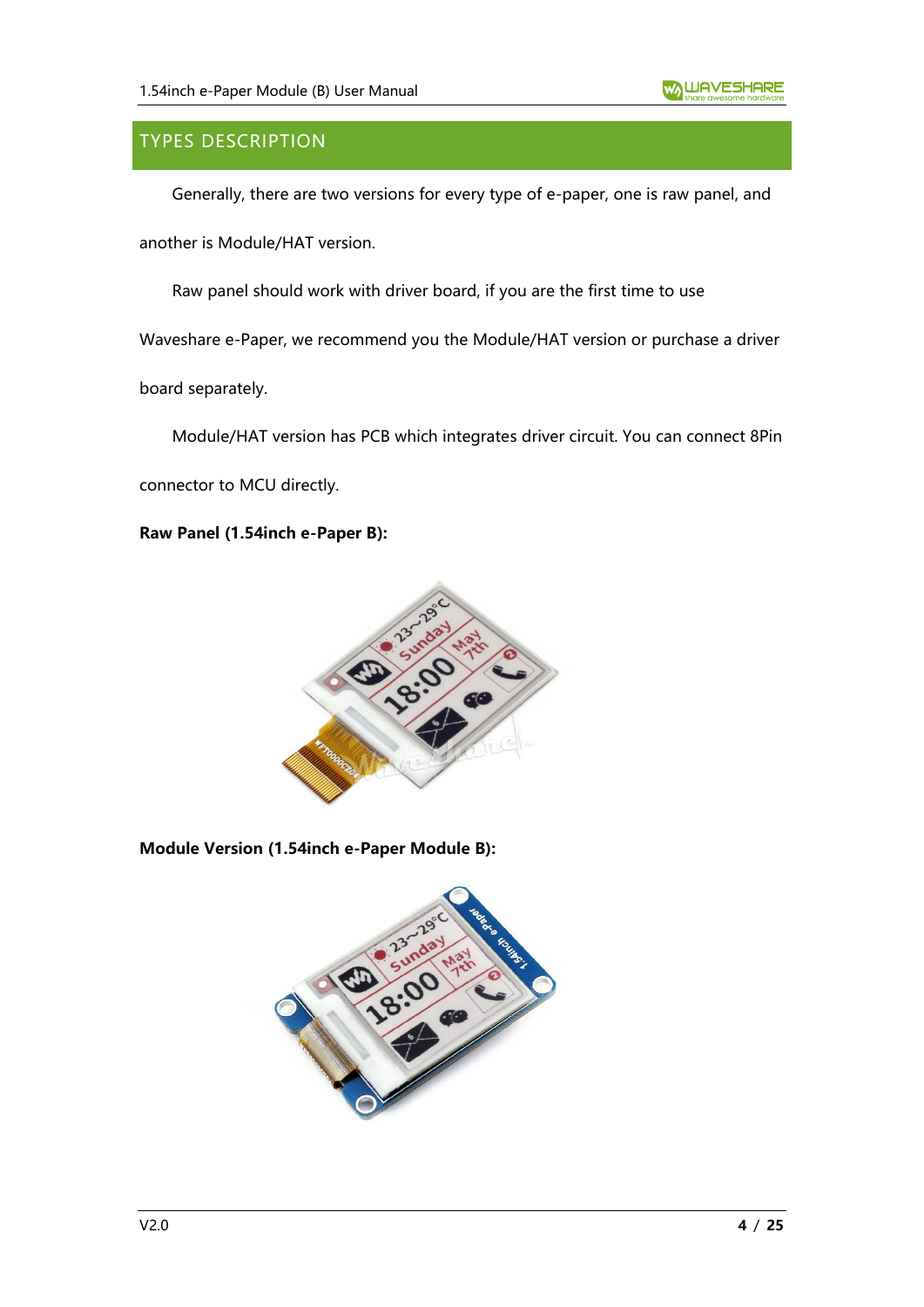## <span id="page-4-0"></span>**NOTES**

- 1. For those e-Paper which support partial refresh, you cannot use partial refresh all the time. A full refresh should be done to clear screen after several times(partial refresh), otherwise, e-Paper will be damaged and cannot fixed.
- 2. Three-color e-Paper is normal to be a little "color" . You can refresh it to white and keep it upward for storage.
- 3. The e-Paper cannot be powered on for long time, you must set e-Paper to sleep mode or power off when it needn't refresh, otherwise, e-Paper keeps in high voltage status for long time, which will damage e-Paper and cannot be fixed.
- 4. We suggest you update e-Paper once every 24 hours or at least 10 days<sup>1</sup> to update again. Otherwise, ghost of the last content may cannot be cleared.
- 5. e-Paper ignores the data sent when it is in sleep mode, you need to initialize it for properly refreshing.
- 6. You can adjust border color by controlling 0x3C register. In some of demo codes, you can adjust Border Waveform Control or VCOM AND DATA INERTVAL SETTING registers.
- 7. If you find that the image data you made cannot be properly displayed on e-Paper, please check the size of image, or change its width and height and try again.

<sup>1</sup> For details of operating requirement, please refer to datasheet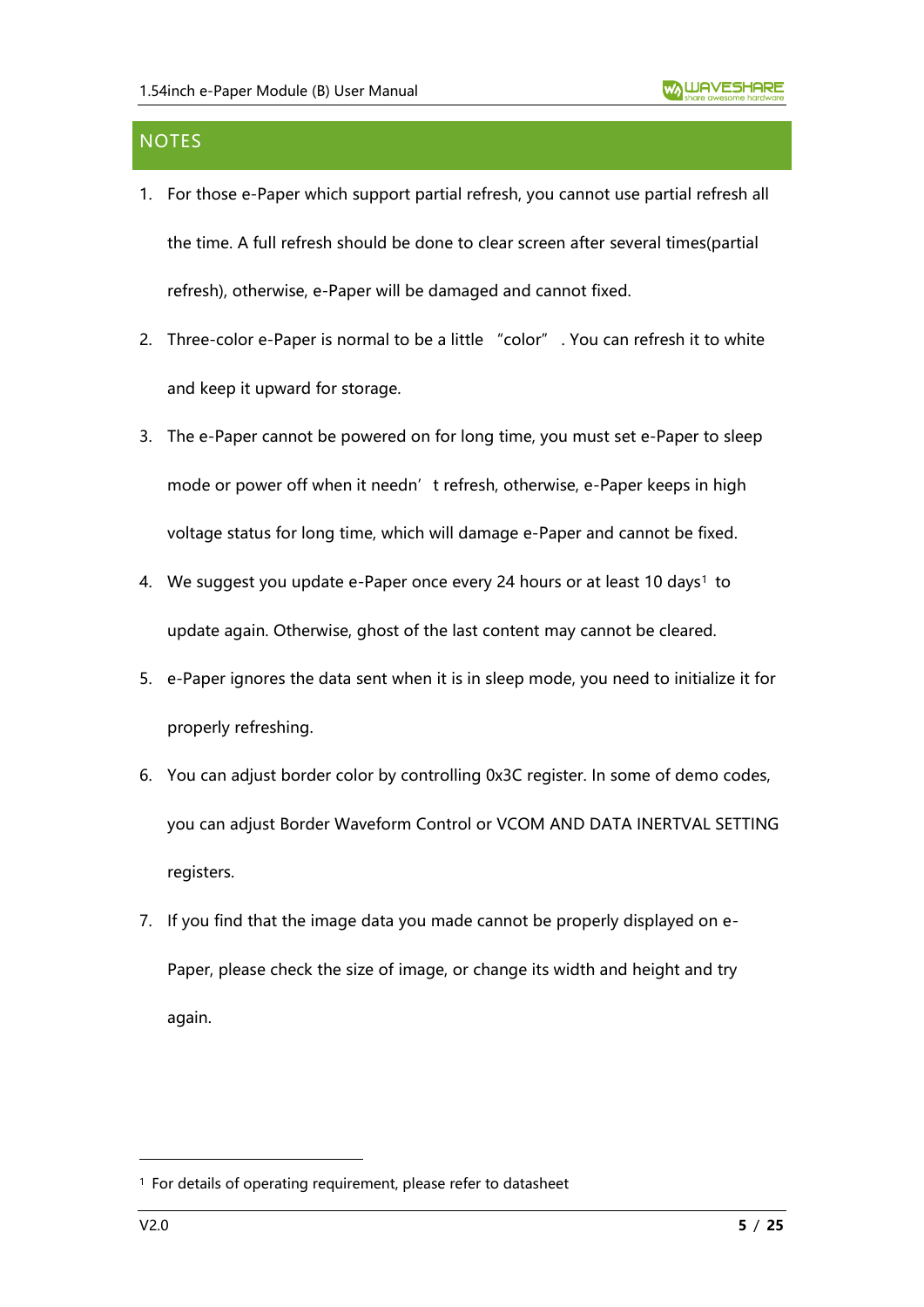- 8. The e-Paper cannot refresh directly under sunlight<sup>2</sup>. The refresh steps should be done indoor
- 9. For raw panel, its working voltage is 3.3V, note that when you designed you own driver board, level convert circuit is required if the working voltage of your board is 5V. Module/HAT version can support 5V voltage if the Module you buy is the new version which has been integrated convert circuit.
- 10. The FPC of the panel is fragile, please make sure that your bend it in correct way.
- 11. The glass raw panel is fragile, please do not falling, crashing or pressing hard.
- 12. We recommend you test the e-Paper with our demo code when you first time receive it.

<sup>&</sup>lt;sup>2</sup> e-Paper don't have UV film, cannot work under sunlight directly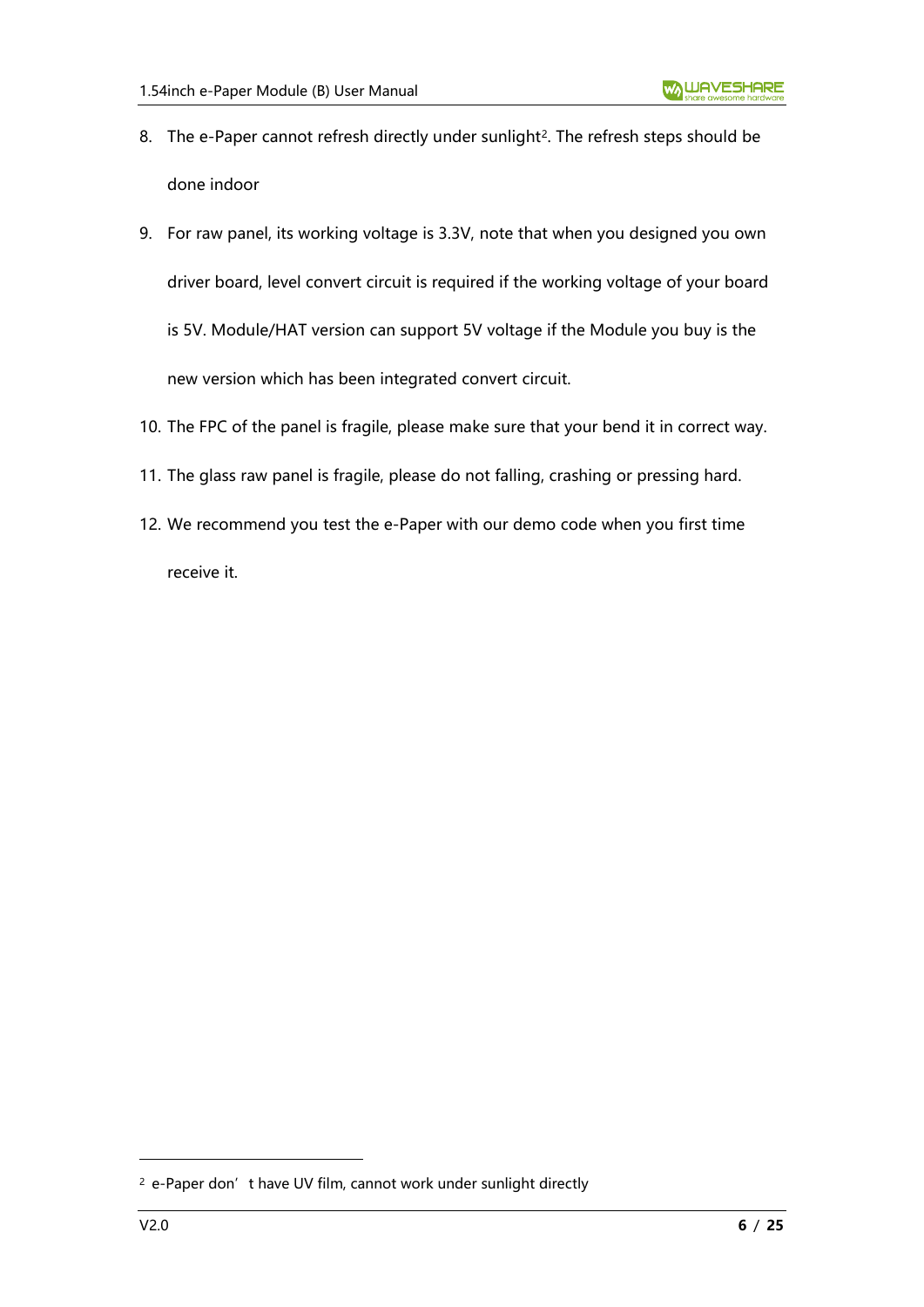## <span id="page-6-0"></span>**OVERVIEW**

- ⚫ This is an E-Ink display module, 1.54inch, 200x200 resolution, with embedded controller, communicating via SPI interface, support Red, black and white three color.
- Due to the advantages like ultra-low power consumption, wide viewing angle, clear display without electricity, it is an ideal choice for applications such as shelf label, industrial instrument, and so on.
- ⚫ We provide demo codes for you (Arduino, Raspberry Pi and STM32)

#### <span id="page-6-1"></span>SPECIFICATION

- Operating Voltage: 3.3V/5V<sup>3</sup>
- ⚫ Working Temperature: 0~50°C
- ⚫ Interface: 3-wire SPI/4-wire SPI
- ⚫ Dimension:
	- PCB: 48mmx33mm
	- Raw Panel:  $37.32$ mm  $\times$  31.8mm
- Display area:  $27.6$ mm  $\times$   $27.6$ mm
- Dot pitch:  $0.138 \times 0.138$
- ⚫ Resolution: 200x200
- ⚫ Display color: Red, Black, White
- Refresh time<sup>4</sup>:

<sup>&</sup>lt;sup>3</sup> The voltage of every pins should be same 3.3V or 5V

<sup>4</sup> These are experimental data; actual data may be different according to working situation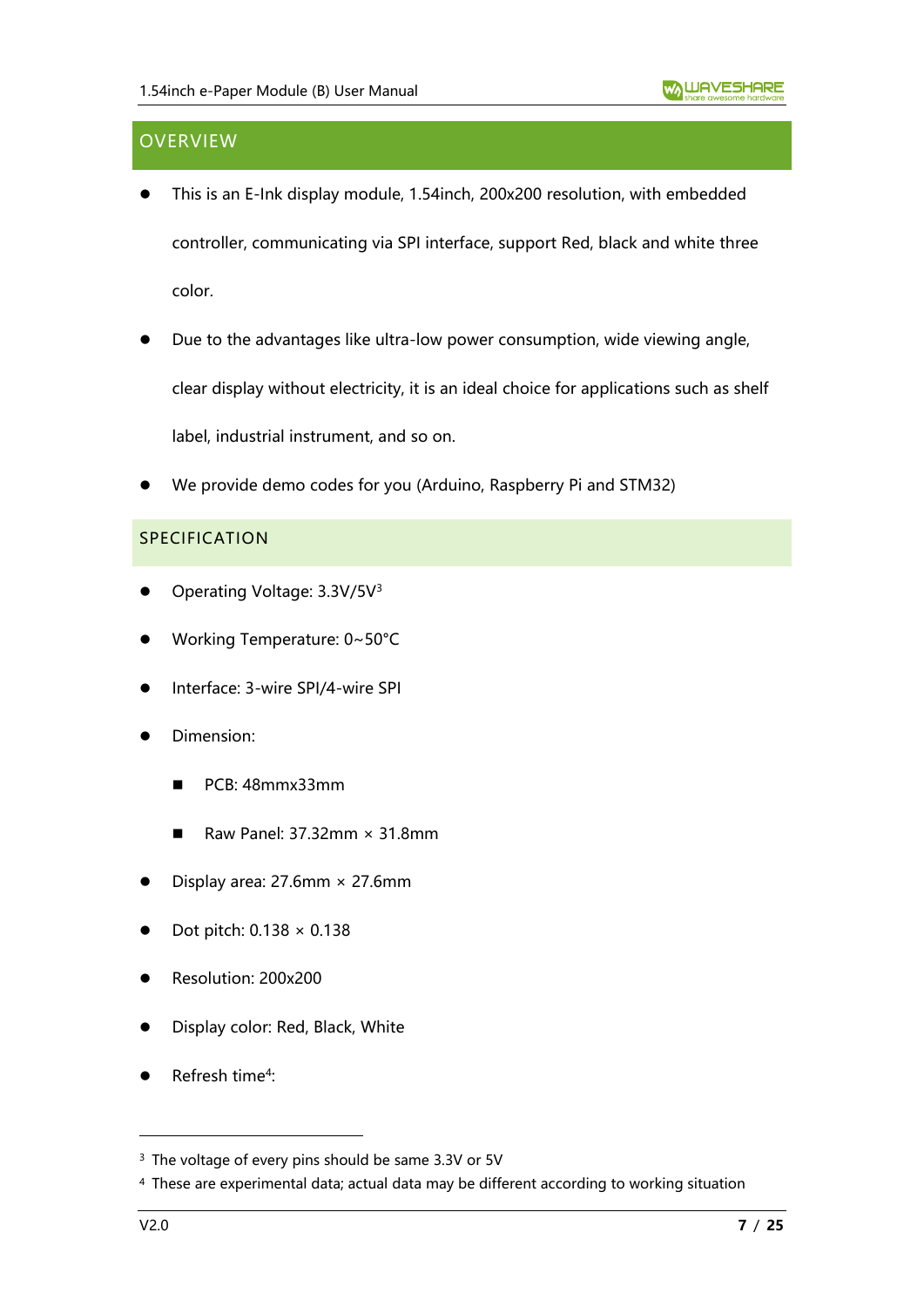- Full refresh: 8s
- Consumption<sup>5</sup>:
	- Refresh consumption: 26.4mW(typ.)
	- Standby consumption: <0.017mW
- Viewing angle: >170°

## <span id="page-7-0"></span>INTERFACES

- **VCC** :3.3V/5V
- **GND** :GND
- **DIN** : SPI MOSI pin
- **CLK** : SPI SCK pin
- **CS** : SPI chip selection, low active
- **DC** : Data/Command Selection (High: Data; Low: Command)
- **RST** : Reset (Low active)
- **BUSY** : Busy (Low active)

<sup>5</sup> These are experimental data; actual data may be different according to working situation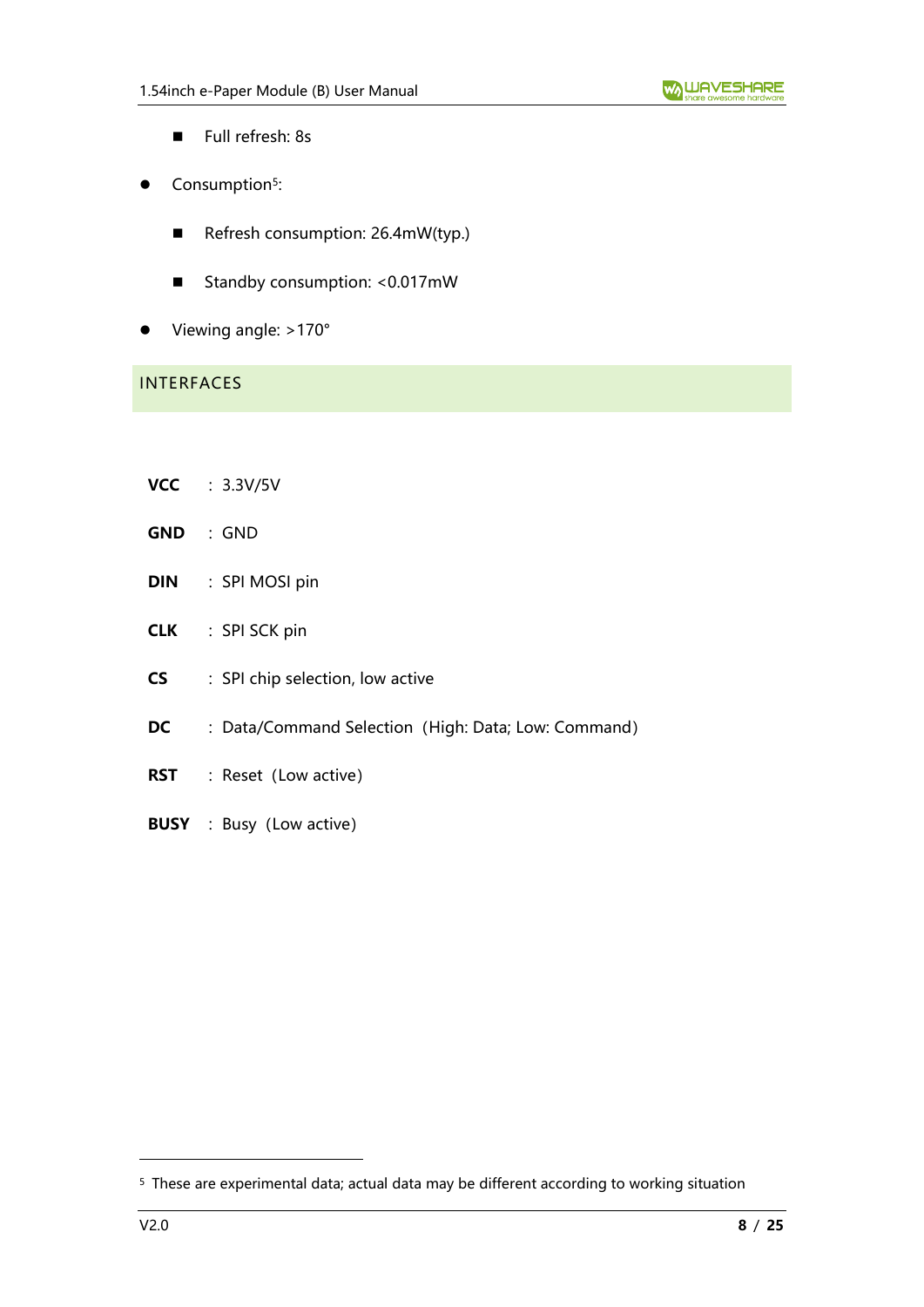## <span id="page-8-0"></span>WORKING PRINCIPLE

This product is an E-paper device adopting the image display technology of Microencapsulated Electrophoretic Display, MED. The initial approach is to create tiny spheres, in which the charged color pigments are suspending in the transparent oil and would move depending on the electronic charge. The E-paper screen display patterns by reflecting the ambient light, so it has no background light requirement. Under sunshine, the E-paper screen still has high visibility with a wide viewing angle of 180 degree. It is the ideal choice for E-reading.

<span id="page-8-1"></span>

Different from the traditional SPI protocol<sup>6</sup>, the data line from the slave to the master is hidden since the device only has display requirement.

CS is slave chip select, when CS is low, the chip is enabled.

<sup>6</sup> You can search online for more information about traditional SPI protocol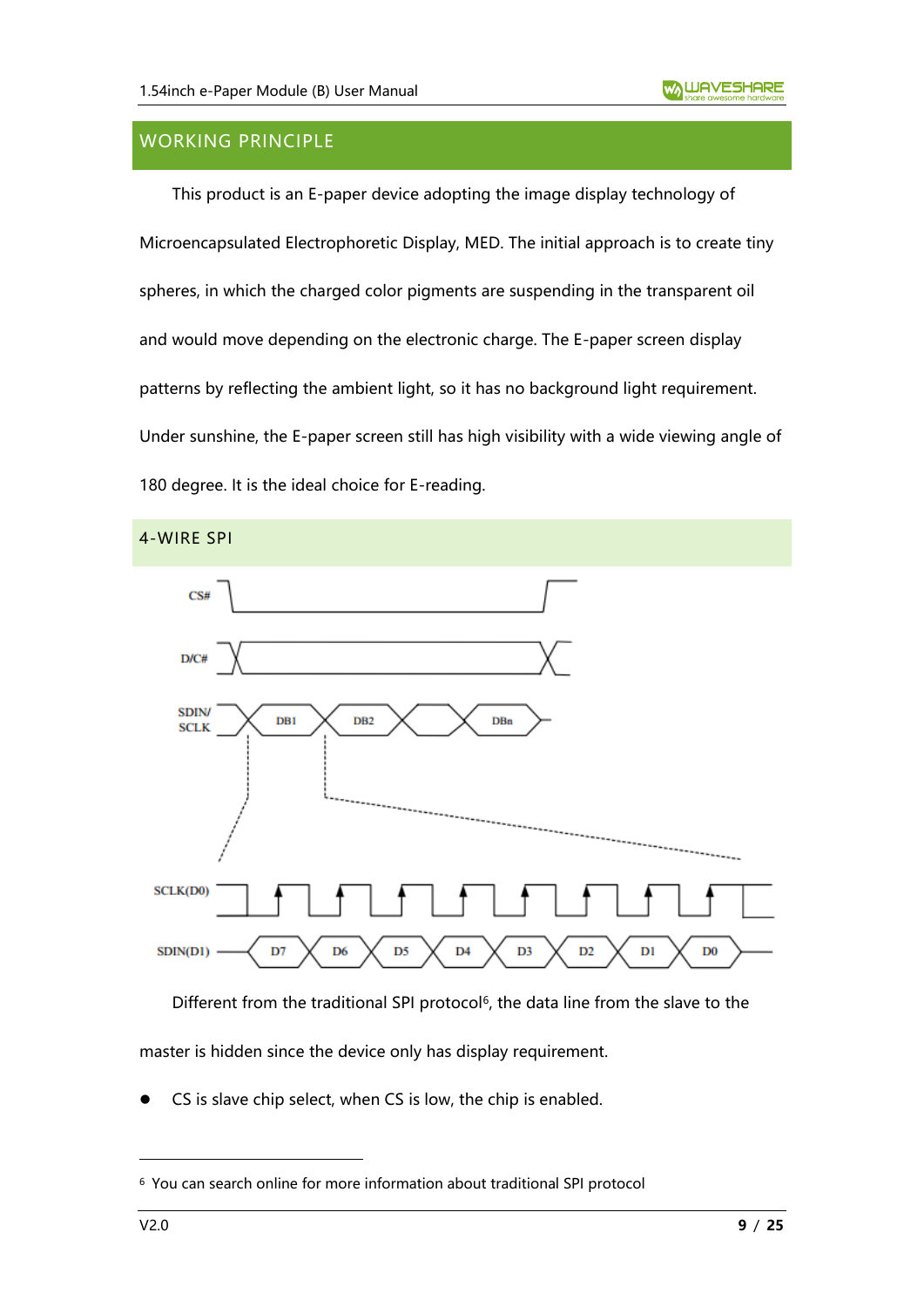- DC is data/command control pin, when  $DC = 0$ , write command, when  $DC = 1$ , write data.
- SCLK is the SPI communication clock.
- ⚫ SDIN is the data line from the master to the slave in SPI communication.

SPI communication has data transfer timing, which is combined by CPHA and CPOL.

- 1. CPOL determines the level of the serial synchronous clock at idle state. When CPOL = 0, the level is Low. However, CPOL has little effect to the transmission.
- 2. CPHA determines whether data is collected at the first clock edge or at the second clock edge of serial synchronous clock; when CPHL = 0, data is collected at the first clock edge.
- There are 4 SPI communication modes. SPI0 is commonly used, in which CPHL =  $0,$  CPOL = 0.

As you can see from the figure above, data transmission starts at the first falling edge of SCLK, and 8 bits of data are transferred in one clock cycle. In here, SPI0 is in used, and data is transferred by bits, MSB.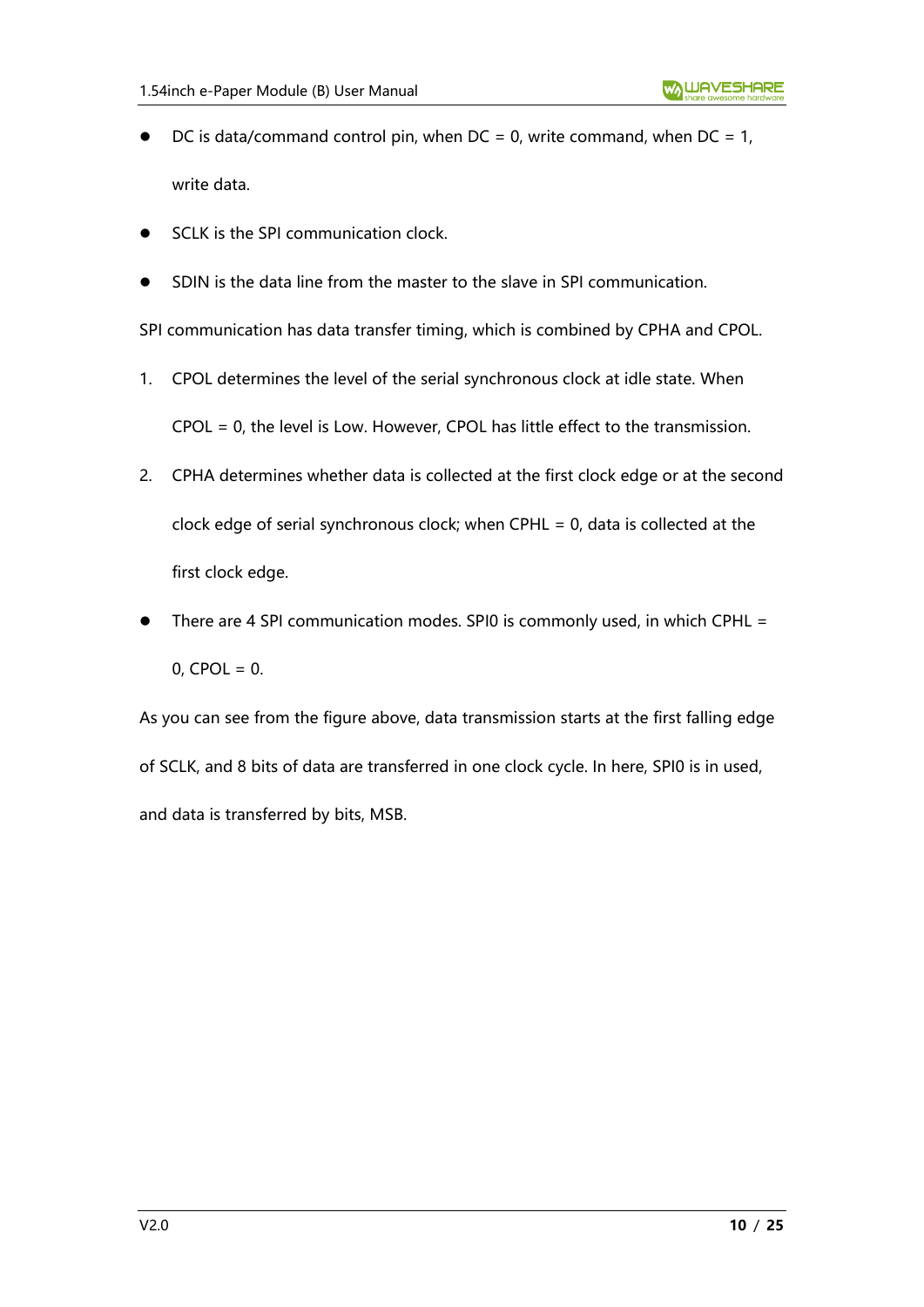## <span id="page-10-0"></span>DEMO CODES

#### <span id="page-10-1"></span>DOWNLOAD

Please visit Waveshare Wiki, search with key words "1.54inch e-Paper module.

Download the demo code from [wiki,](https://www.waveshare.com/wiki/1.54inch_e-Paper_Module_(B))

## **Resources**

#### **Documentation**

- Instruction about make new font
- · Schematic



Extract it and you can get these folders:

| Arduino     | 2018/11/26 19:18 文件夹 |     |
|-------------|----------------------|-----|
| RaspberryPi | 2018/11/24 17:27     | 文件夹 |
| STM32       | 2018/11/26 19:18 文件夹 |     |

Arduino<sup>7</sup> : Demo code for Arduino UNO;

RaspberryPi: Demo codes for Raspberry Pi. (BCM2835, wiringPi and python)

STM32: Demo code for STM32, control board is STM32F103ZET6

<sup>7</sup> If you use other Arduino board, you should check if it is compatible with Arduino Uno, or modification is required.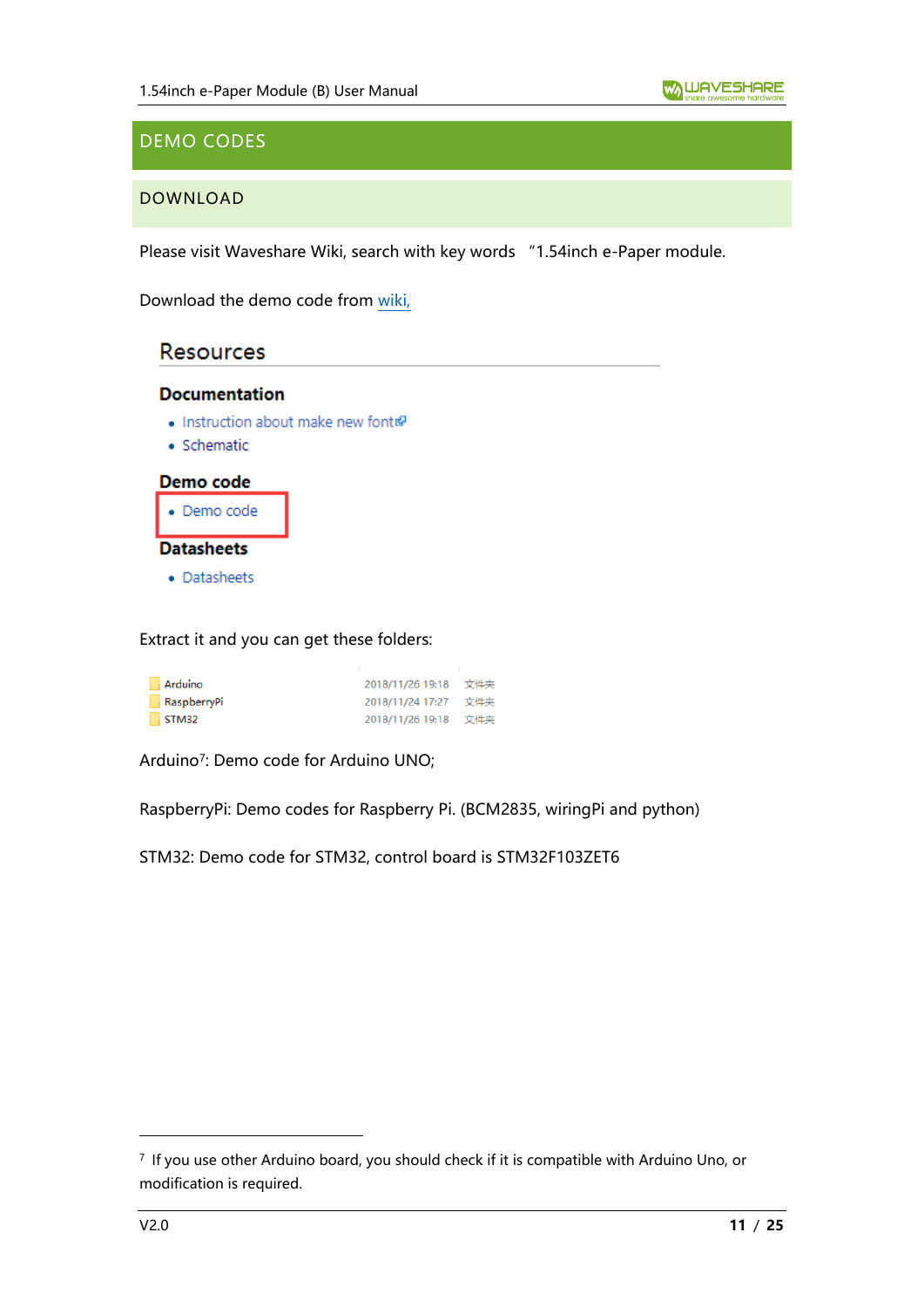#### <span id="page-11-0"></span>RASPBERRY PI

<span id="page-11-1"></span>There are four examples for Raspberry Pi, bcm2835, wiringPi, python2 and python3.

#### HARDWARE CONNECTION

|             | <b>Raspberry Pi</b> |                  |  |
|-------------|---------------------|------------------|--|
| e-Paper     | <b>BCM2835 No.</b>  | <b>Board No.</b> |  |
| 3.3V        | 3.3V                | 3.3V             |  |
| <b>GND</b>  | <b>GND</b>          | <b>GND</b>       |  |
| <b>DIN</b>  | <b>MOSI</b>         | 19               |  |
| <b>CLK</b>  | <b>SCLK</b>         | 23               |  |
| CS          | CE <sub>0</sub>     | 24               |  |
| DC          | 25                  | 22               |  |
| <b>RST</b>  | 17                  | 11               |  |
| <b>BUSY</b> | 24                  | 18               |  |

#### <span id="page-11-2"></span>COPY EXAMPLES TO RASPBERRY PI

1. Insert SD card which has Raspbian installed to your PC

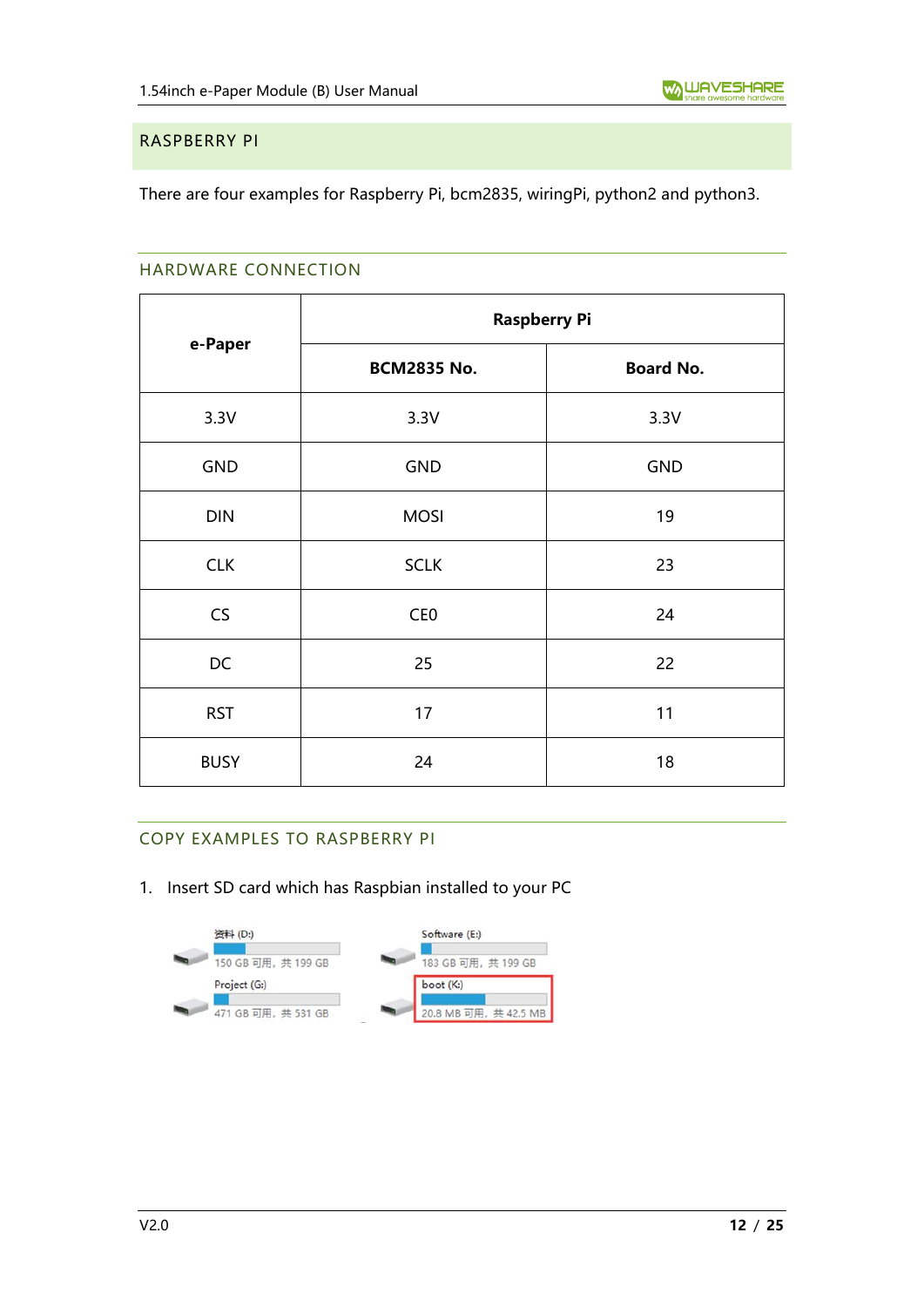2. Copy RaspberryPi extracted to root directory (BOOT) of SD card

| $\rightarrow$ boot (K:) $\rightarrow$ |                           |                  |        |              |
|---------------------------------------|---------------------------|------------------|--------|--------------|
| $*$ ^                                 | $\hat{\phantom{a}}$<br>名称 | 修改日期             | 类型     | 大小           |
|                                       | overlays                  | 2018/9/12 10:58  | 文件夹    |              |
|                                       | RaspberryPi               | 2018/11/24 17:27 | 文件夹    |              |
|                                       | bcm2708-rpi-0-w.dtb       | 2018/6/19 12:06  | DTB 文件 | 22 KB        |
|                                       | bcm2708-rpi-b.dtb         | 2018/6/19 12:06  | DTB 文件 | <b>22 KB</b> |
|                                       | bcm2708-rpi-b-plus.dtb    | 2018/6/19 12:06  | DTB 文件 | 22 KB        |

3. Power on your Raspberry Pi and open Terminal, you can find that the examples is

listed in boot directory

| pi@raspberrypi:~ \$ ls /boot/   |                                                                                                    |  |                                          |                                                                |
|---------------------------------|----------------------------------------------------------------------------------------------------|--|------------------------------------------|----------------------------------------------------------------|
|                                 | bcm2708-rpi-0-w.dtb bcm2710-rpi-3-b.dtb config.txt fixup_x.dat kernel.img start_cd.elf             |  |                                          |                                                                |
|                                 | bcm2708-rpi-b.dtb bcm2710-rpi-3-b-plus.dtb COPYING.linux FSCK0000.REC LICENCE.broadcom startdb.elf |  |                                          |                                                                |
|                                 | bcm2708-rpi-b-plus.dtb bcm2710-rpi-cm3.dtb fixup cd.dat FSCK0001.REC LICENSE.oracle start.elf      |  |                                          |                                                                |
| bcm2708-rpi-cm.dtb bootcode.bin |                                                                                                    |  | fixup.dat issue.txt overlavs startːx.elf |                                                                |
| bcm2709-rpi-2-b.dtb cmdline.txt |                                                                                                    |  |                                          | fixup db.dat kernel7.img RaspberryPi System Volume Information |

4. Copy the RaspberryPi folder to /home/pi and change its execute permission.

| sudo cp -r /boot/RaspberryPi/ ./                                                                                                                                                                                                                                        |
|-------------------------------------------------------------------------------------------------------------------------------------------------------------------------------------------------------------------------------------------------------------------------|
| sudo chmod 777 - R Raspberry Pi/                                                                                                                                                                                                                                        |
| pigraspberrypi:~ \$ sudo cp -r /boot/RaspberryPi/ ./<br>$pi$ graspberrypi: $\sim$ \$ ls<br>libcode RaspberryPi RPIlib ubuntu usbdisk<br>pi@raspberrypi:~ \$ sudo chmod 777 -R RaspberryPi/<br>pi@raspberrypi: $\sim$ \$ ls<br>libcode RaspberryPi RPIlib ubuntu usbdisk |

#### <span id="page-12-0"></span>LIBRARIES INSTALLATION

To use demo codes, libraries should be installed first.

#### BCM2835 LIBRARY

Download link of the bcm2835 library:<http://www.airspayce.com/mikem/bcm2835/>

Download the library and copy it to raspberry pi without extracting. Open terminal of

raspberry pi and install: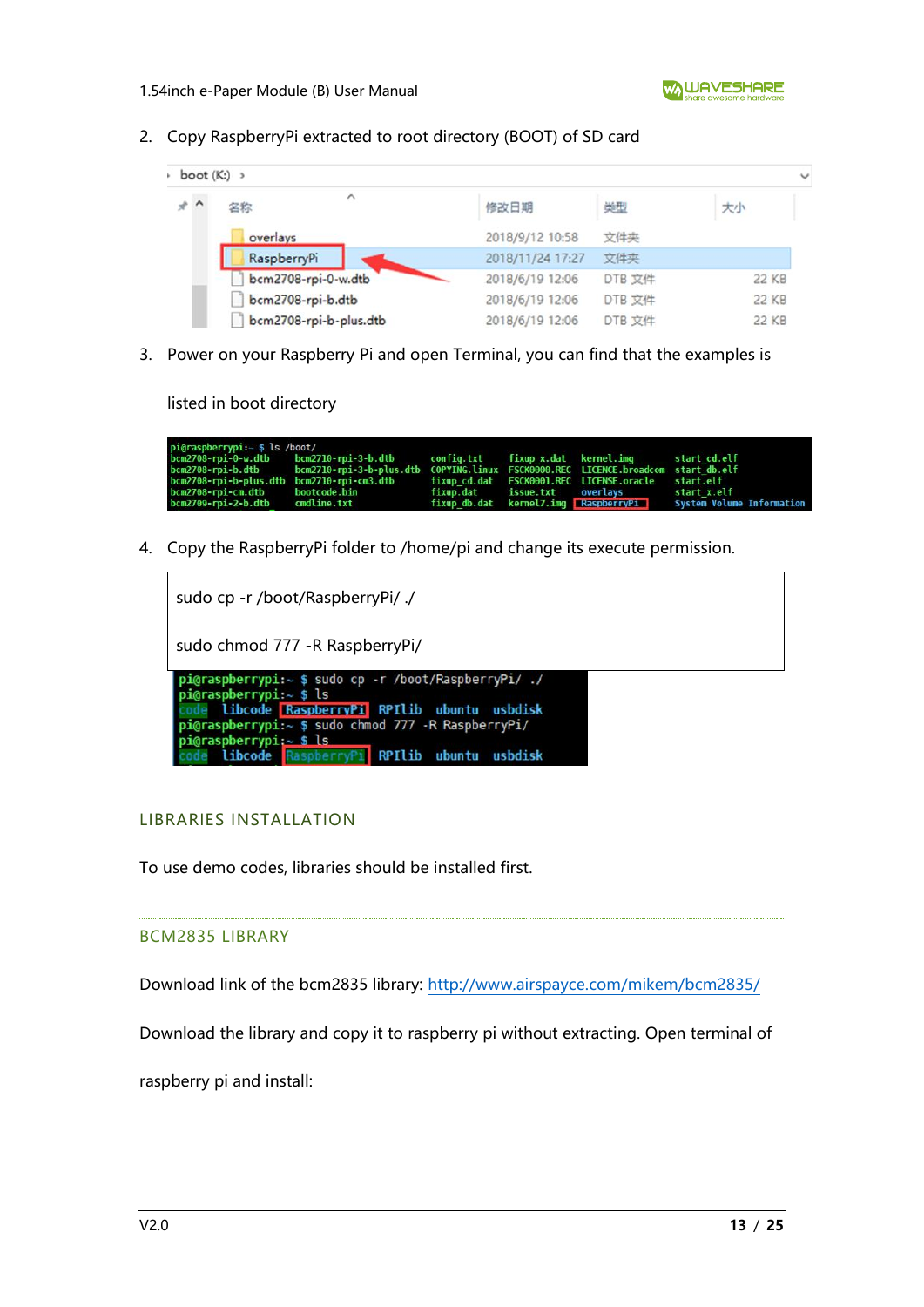sudo tar zxvf bcm2835-1.xx.tar.gz cd bcm2835-1.xx sudo ./configure make sudo make check sudo make install

Note: xx is version of the library you download. For example, if the version is

bcm2835-1.52, you should complete the command to: sudo tar zxvf bcm2835-

1.52.tar.gz

#### WIRINGPI LIBRARY

Open Terminal and install wiringPi with commands below:

sudo apt-get install git

sudo git clone git://git.drogon.net/wiringPi

cd wiringPi

sudo ./build

#### PYTHON2 LIBRARY

Open Terminal and execute commands to install:

sudo apt-get install python-pip

sudo apt-get install python-pip

sudo apt-get install python-imaging

sudo pip install spidev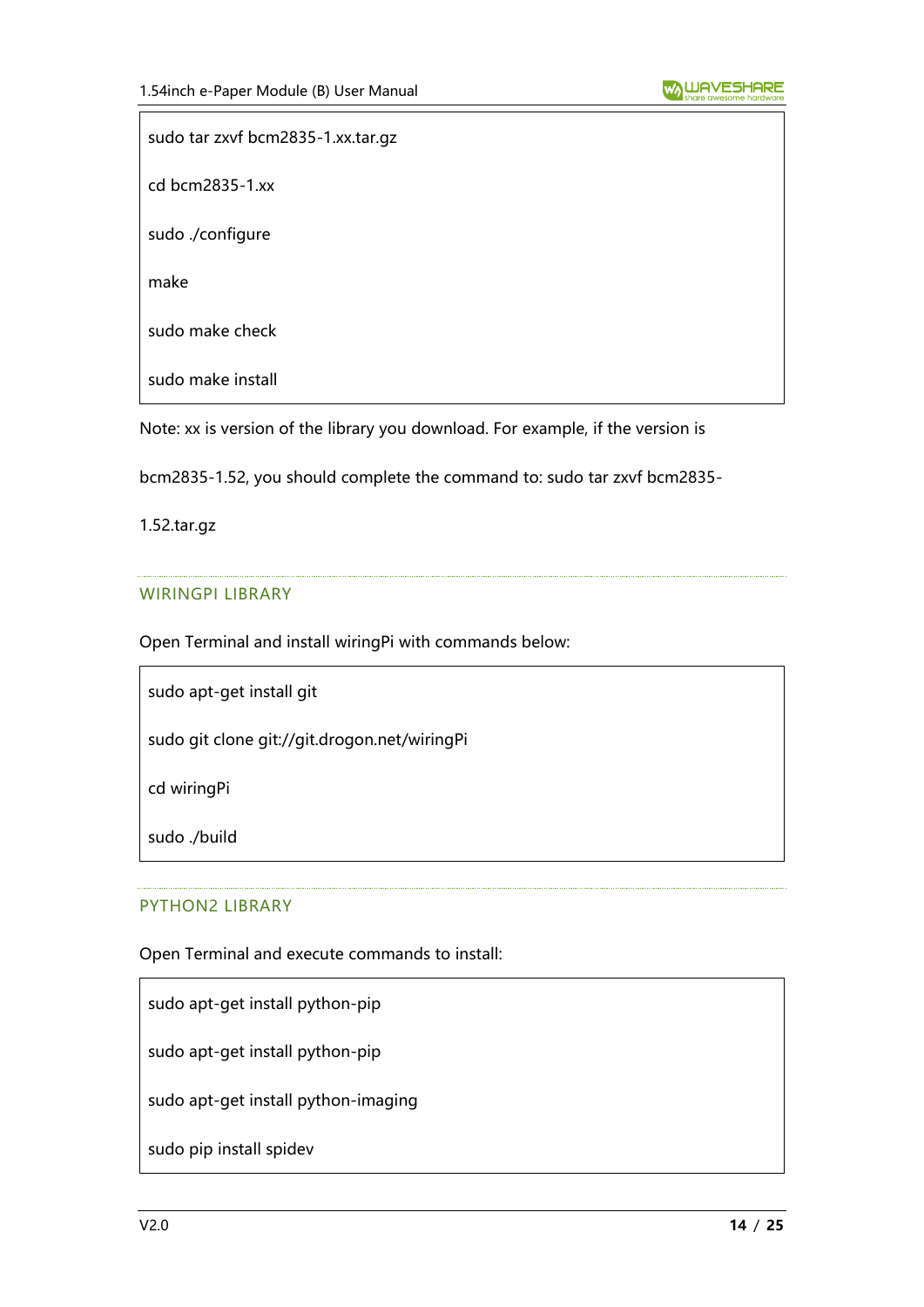sudo pip install RPi.GPIO

#### PYTHON3 LIBRARY

Open Terminal and install library with commands:

sudo apt-get install python3-pip

sudo apt-get install python-imaging

sudo pip3 install spidev

sudo pip3 install RPi.GPIO

sudo pip3 install Pillow

If you get the error while installing Pillow: **ImportError: libopenjp2.so.7: cannot open** 

**shared object file: No such file or directory.** Please install libopenjp2-7-dev with the

<span id="page-14-0"></span>command: **sudo apt-get install libopenjp2-7-dev** then try again.

#### RUNNING DEMO CODES

Enter folder of examples

Running bcm2835 example:

| cd ~/RaspberryPi/bcm2835 | #enter the example directory |
|--------------------------|------------------------------|
| make                     | #compile codes               |
| sudo ./epd               | $#$ running                  |

Running wiringPi example:

| $cd \sim$ /RaspberryPi/wiringpi | #enter the example directory |
|---------------------------------|------------------------------|
| make                            | #Compile                     |
| sudo ./epd                      | #running                     |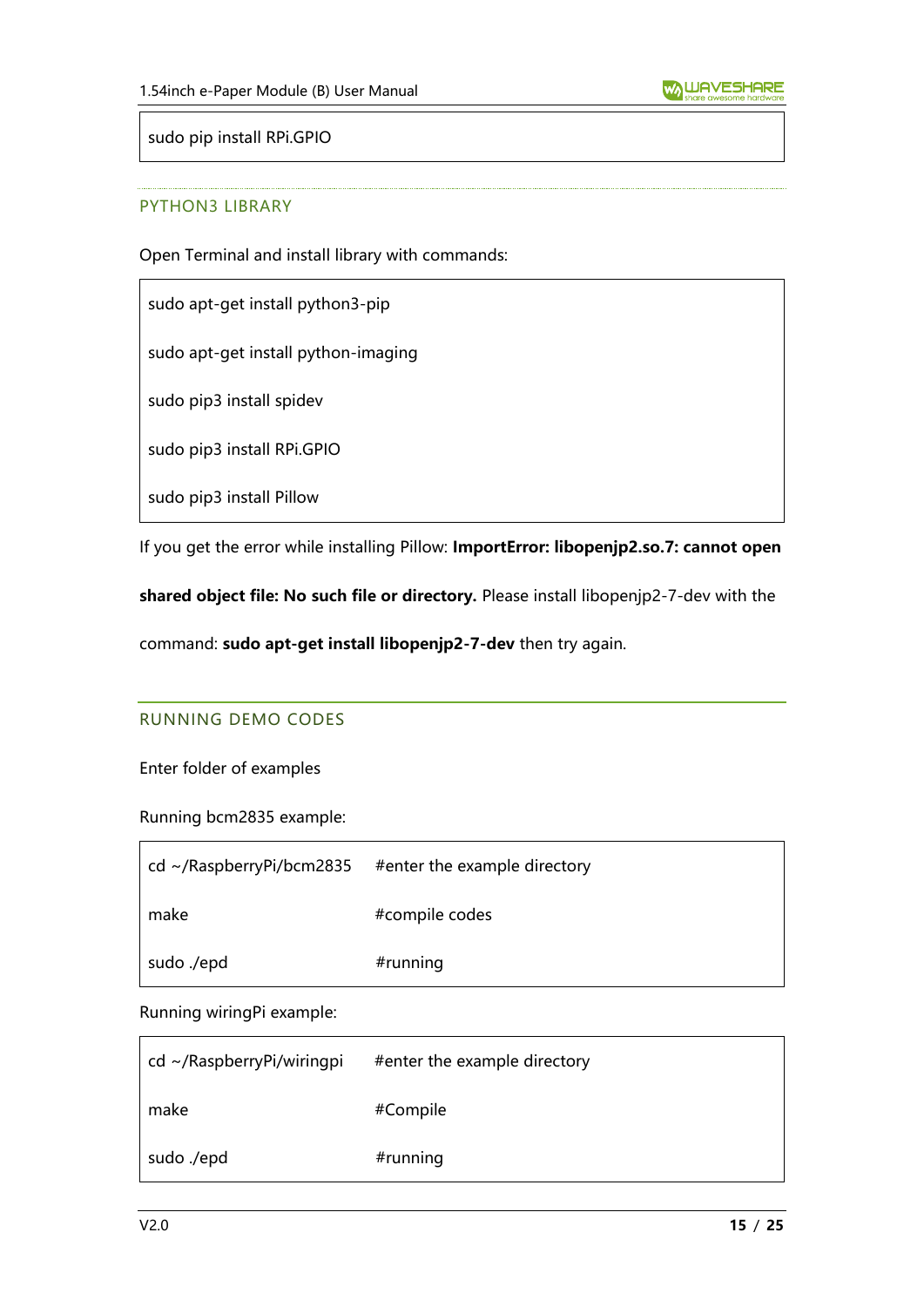#### Running python2 example:

| $\vert$ cd ~/RaspberryPi/python2 | #enter example directory |
|----------------------------------|--------------------------|
| sudo python main.py              | $#$ running              |

Running python3 example:

| $\vert$ cd ~/RaspberryPi/python3 | #enter example directory |
|----------------------------------|--------------------------|
| sudo python3 main.py             | $#$ running              |

#### <span id="page-15-0"></span>EXPECTED RESULT

After running example:

- 1) The screen is refresh to white
- 2) Display a picture
- 3) Draw circles and lines, text is displayed

You can press ctrl and c at the same time to stop code.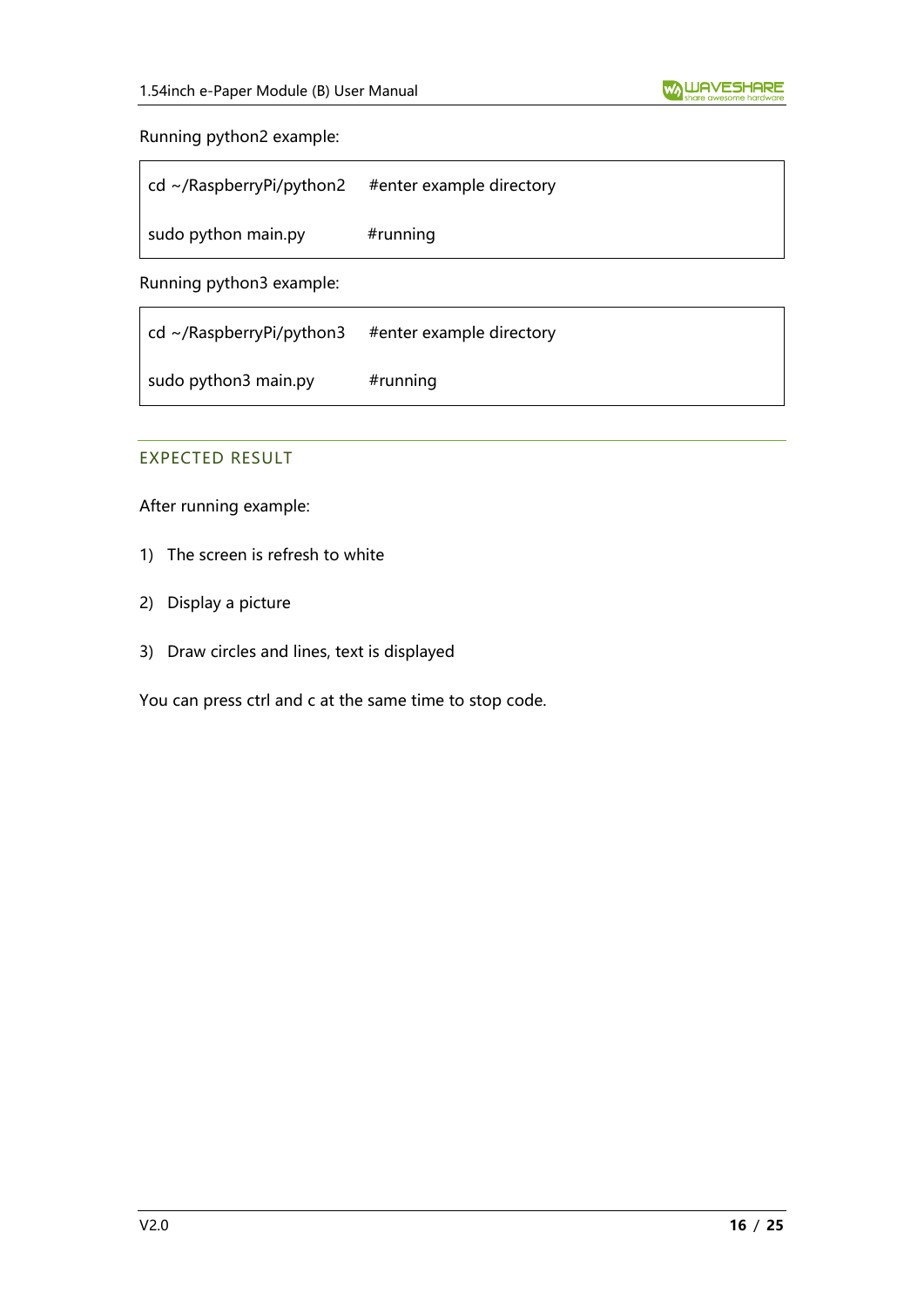## <span id="page-16-0"></span>ARDUINO

Note: If the driver board you bought is e-Paper shield, you can use the demo codes provided for e-Paper shield separately which can be downloaded in corresponding wiki.

#### <span id="page-16-1"></span>HARDWARE CONNECTION

If you use other Arduino board instead of Arduino UNO, you should check if its

interfaces are compatible with UNO.

| e-Paper     | <b>Arduino UNO</b> |
|-------------|--------------------|
| 3.3V        | 3V <sub>3</sub>    |
| GND         | GND                |
| <b>DIN</b>  | D11                |
| <b>CLK</b>  | D13                |
| CS          | D10                |
| DC          | D <sub>9</sub>     |
| <b>RST</b>  | D <sub>8</sub>     |
| <b>BUSY</b> | D7                 |

#### <span id="page-16-2"></span>RUNNING EXAMPLES

- 1. Make sure you have installed Arduino IDE in your PC
- 2. Open Arduino project
- 3. Select correct Board and Port
- 4. Compile and upload to Arduino board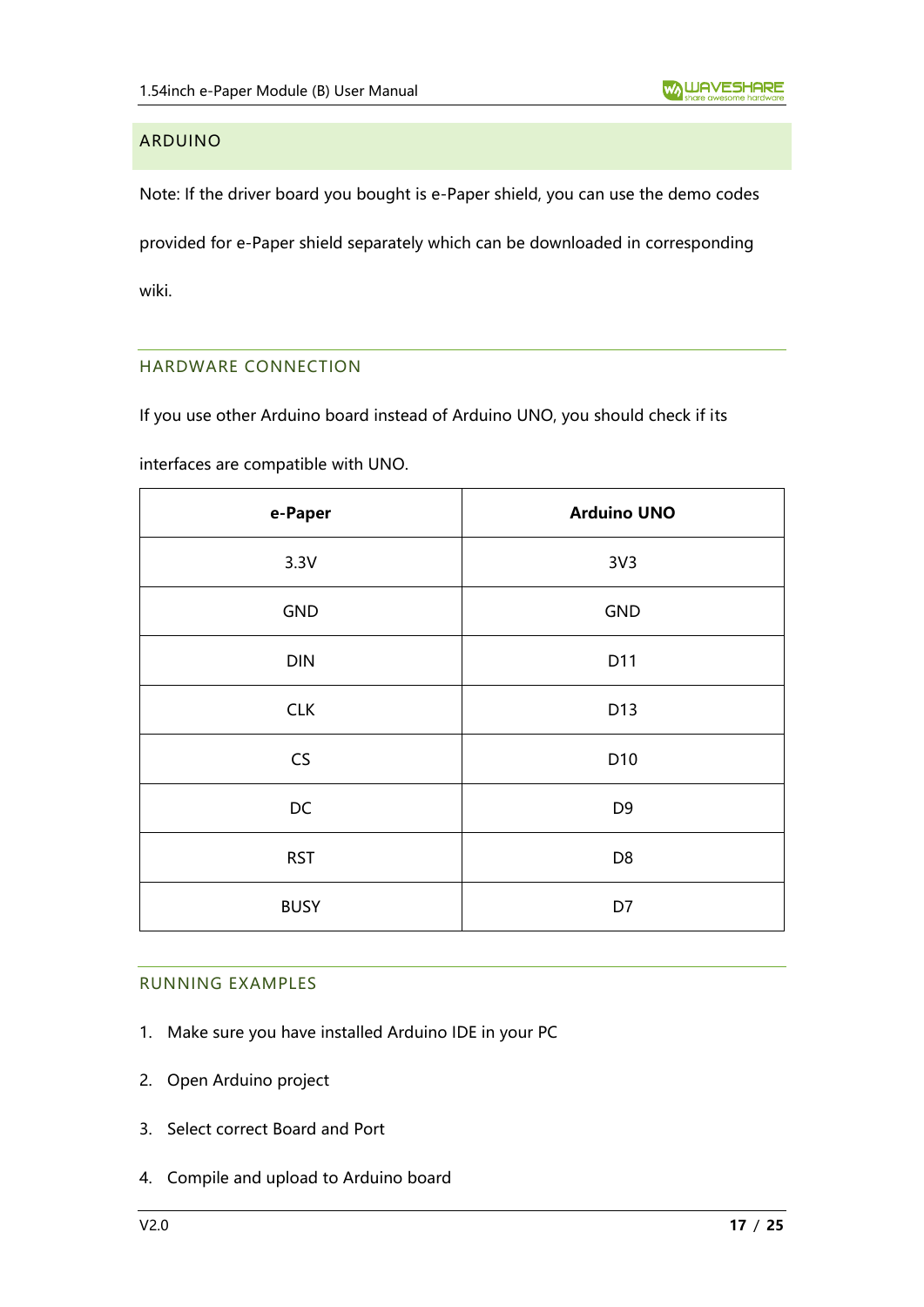#### <span id="page-17-0"></span>EXPECTED RESULT

UNO PLUS has only 2k flash for global variables, cannot support a full image buffer.

Therefore only picture display function is provided for Arduino example。

After running the code, e-paper will be refreshed and display a picture.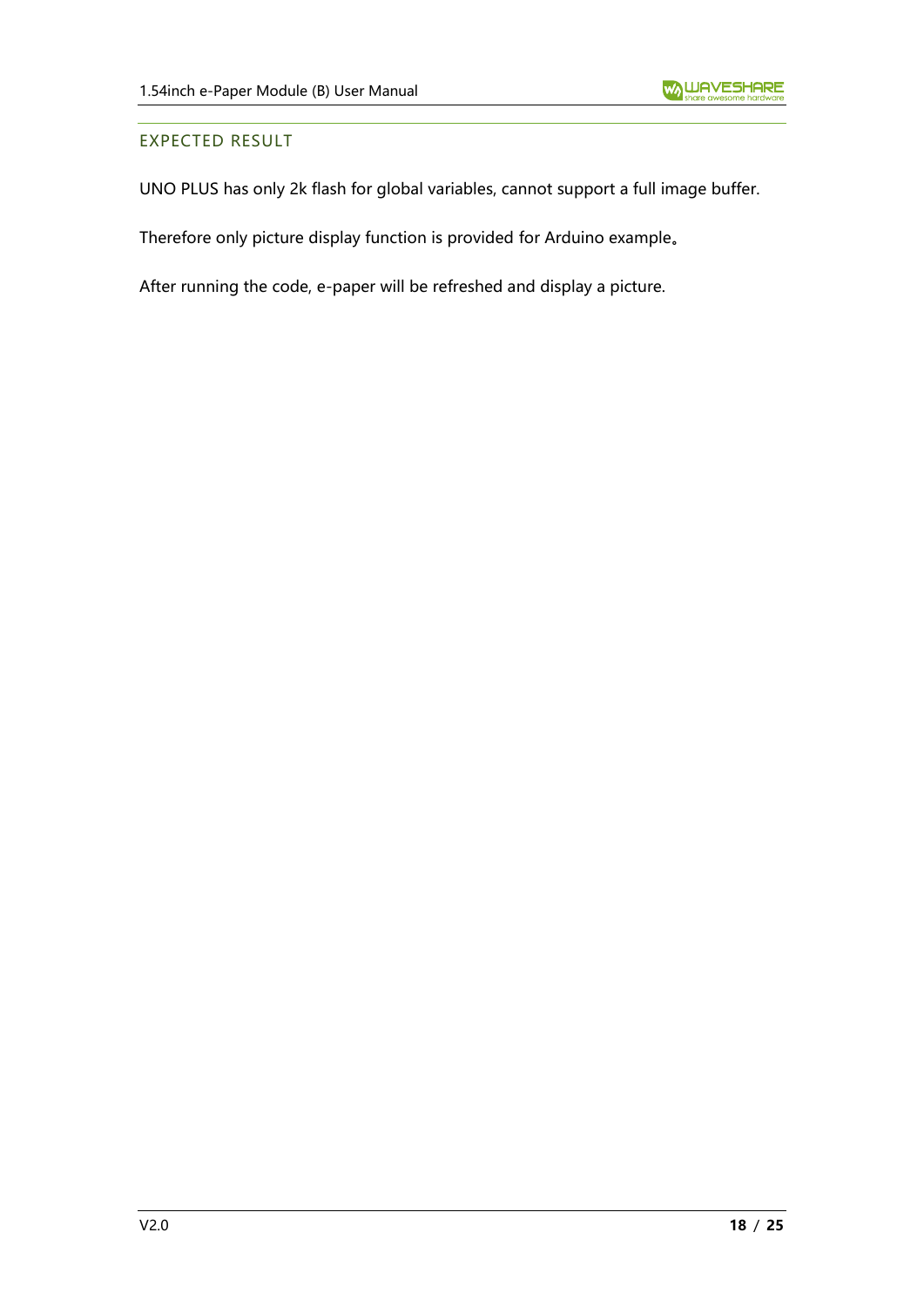#### <span id="page-18-0"></span>STM32

<span id="page-18-1"></span>The development board used is Open103z, project is based on HAL library.

#### HARDWARE CONNECTION

| e-Paper     | Open103Z        |
|-------------|-----------------|
| 3.3V        | 3V <sub>3</sub> |
| GND         | <b>GND</b>      |
| DIN         | PA7             |
| <b>CLK</b>  | PA5             |
| CS          | PA4             |
| DC          | PA <sub>2</sub> |
| <b>RST</b>  | PA1             |
| <b>BUSY</b> | PA3             |

#### <span id="page-18-2"></span>RUNNING EXAMPLE

- 1. Open STM32 project with keil V5
- <span id="page-18-3"></span>2. Compile and download the demo code to STM32 board

#### EXPECTED RESULT

- 1) e-paper is refreshed to white
- 2) Display a picture
- 3) Draw circles and lines, display characters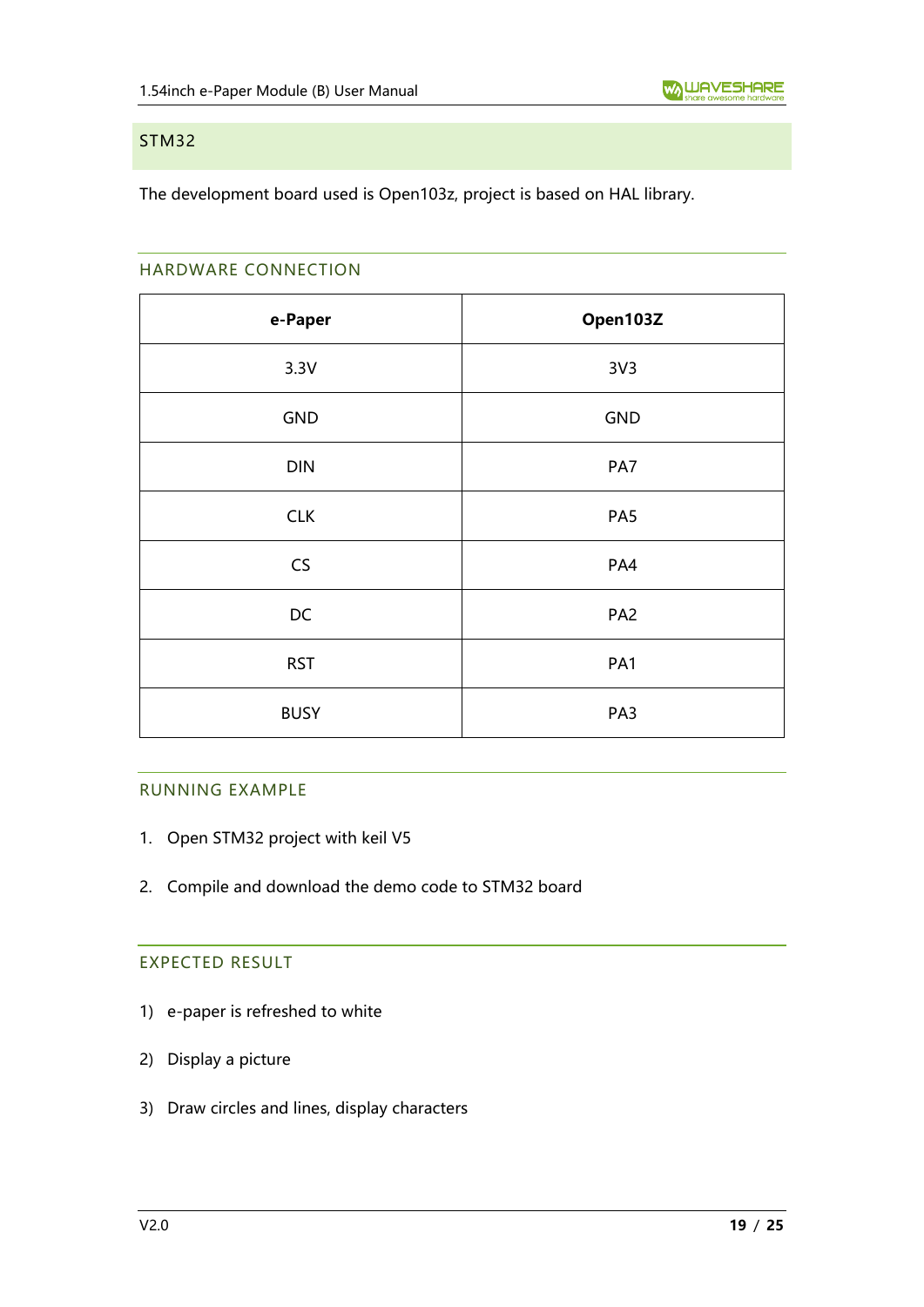#### <span id="page-19-1"></span><span id="page-19-0"></span>CODES DESCRIPTION

#### VERSION

The newest deme codes are V2.0 version, updated functions:

- 1) read pictures
- 2) python3 examples
- 3) update display function
- <span id="page-19-2"></span>4) fix bug that e-Paper cannot enter sleep mode

#### C CODES

Take bcm2835 codes as example:

1. Initialize pins and SPI interface:

DEV\_ModuleInit () ;

2. Initialize e-Paper and clear it:

```
\cdots if (EPD Init ()) \cdot {
\cdots ... printf ("e-Paper init failed\r\n");
\{ \ldots \}\cdots EPD Clear () ;
\cdots DEV Delay ms (200);
```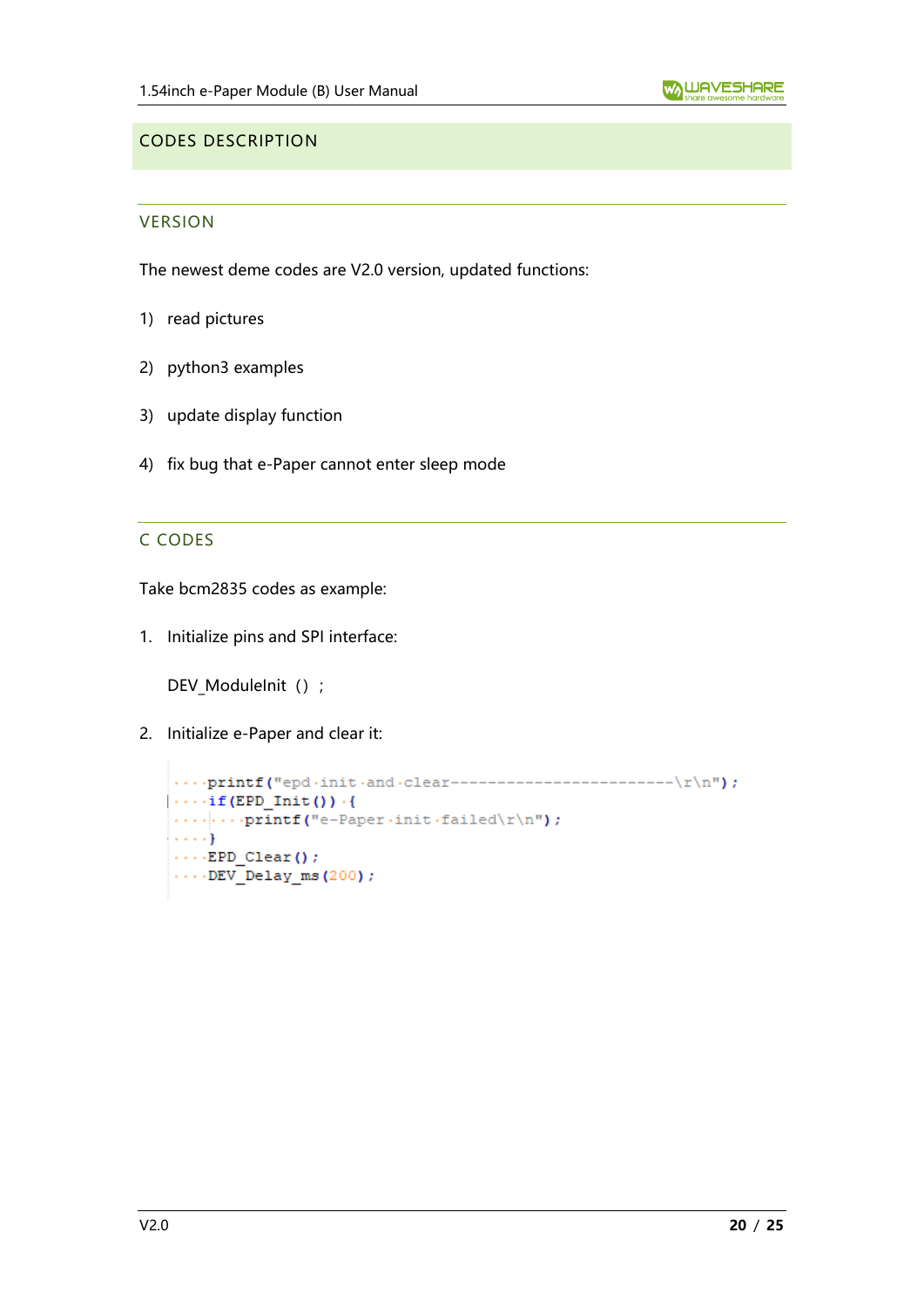3. Create an image buffer

```
\cdots UBYTE \cdot *BlackImage, \cdot *RedImage;
\cdots \cdot \text{UWORD} \cdot \text{Imagesize} \coloneqq \cdot \big( \text{(EPD WIDTH} \cdot \$ \cdot \$ \cdot == \cdot 0 \big) \text{ ?} \cdot \text{(EPD WIDTH} \cdot /\cdot \$ \cdot \big) \; : \; (\text{EPD WIDTH} \cdot /\cdot \$ \cdot + \cdot 1 \big) \big) \cdot *\cdot \text{EPD HELGHT} \big)\cdots if ((BlackImage = \cdot (UBYTE \cdot*) malloc (Imagesize)) == NULL) \cdot {
\cdots printf ("Failed to apply for black memory...\r \n\cdot r);
\cdots \cdots \cdots \text{exit}(0) ;
\ldots . <br> <br> )
\cdots if ((RedImage \cdot = \cdot (UBYTE \cdot \star) malloc (Imagesize)) \cdot == \cdot NULL) \cdot {
\cdots \cdots \cdots \mathbf{printf("Failed-to-apply-for-red-memory... \r\n\cdot\ r^n)}\ldots . \ldots exit (0) ;
...<br>
....printf("NewImage:BlackImage.and.RedImage\r\n");<br>
....Paint_NewImage(BlackImage,.EPD_WIDTH,.EPD_HEIGHT,.270,.WHITE);
....Paint_NewImage(RedImage, EPD_WIDIH, EPD_HEIGHT, 270, WHITE);
\cdots//Select.Image
...Paint SelectImage(BlackImage);
\cdotsPaint Clear (WHITE);
....Paint_SelectImage(RedImage);
\cdotsPaint Clear (WHITE);
```
Create an image buffer and set its size as: Imagesize = EPD width/8 \* EPD height.

Paint newImage: Create a paint for new image, parameter 1 is image buffer,

parameter 2 and 3 is width and height of image, parameter 4 is color if image

**Paint SelectImage: Select image** 

4. Read image and display

```
\exists#if.1..//.show.bmp
 \cdots printf ("show windows---
                                           ------\r\nn ;
 ....printf("read black.bmD\r\nm?...Paint_SelectImage(BlackImage);
 \cdotsPaint Clear (WHITE) ;
\cdotsGUI_ReadBmp("./pic/100x100.bmp", .50, .50);
 ....print("read-red.bmp\r\n\n\rightharpoonup r);
 ....Paint SelectImage(RedImage);
 \cdotsPaint Clear (WHITE) ;
 .... EPD Display (BlackImage, RedImage) ;
 \cdotsDEV Delay ms (2000);
 \cdots printf ("show \cdotbmp-------
                                         ------\r\nn....print(f("read black.bmp\rr\rangle r));
 ...Paint SelectImage(BlackImage);
 \cdotsGUI_ReadBmp("./pic/lin54b-b.bmp", \cdot0, \cdot0);
 \cdotsprintf("read.red.bmp\r\n");
 \cdotsPaint SelectImage(RedImage);
 \cdotsGUI ReadBmp("./pic/lin54b-r.bmp", 0, 0);
 \cdots EPD_Display(BlackImage, RedImage);
 \cdotsDEV_Delay_ms(2000);
-#endif
```
**Paint SelectImage: Select image;** 

**Paint Clear(WHITE)**: Set image color to white

**GUI ReadBmp**: read bmp for certain path. Parameter 1: the address of BMP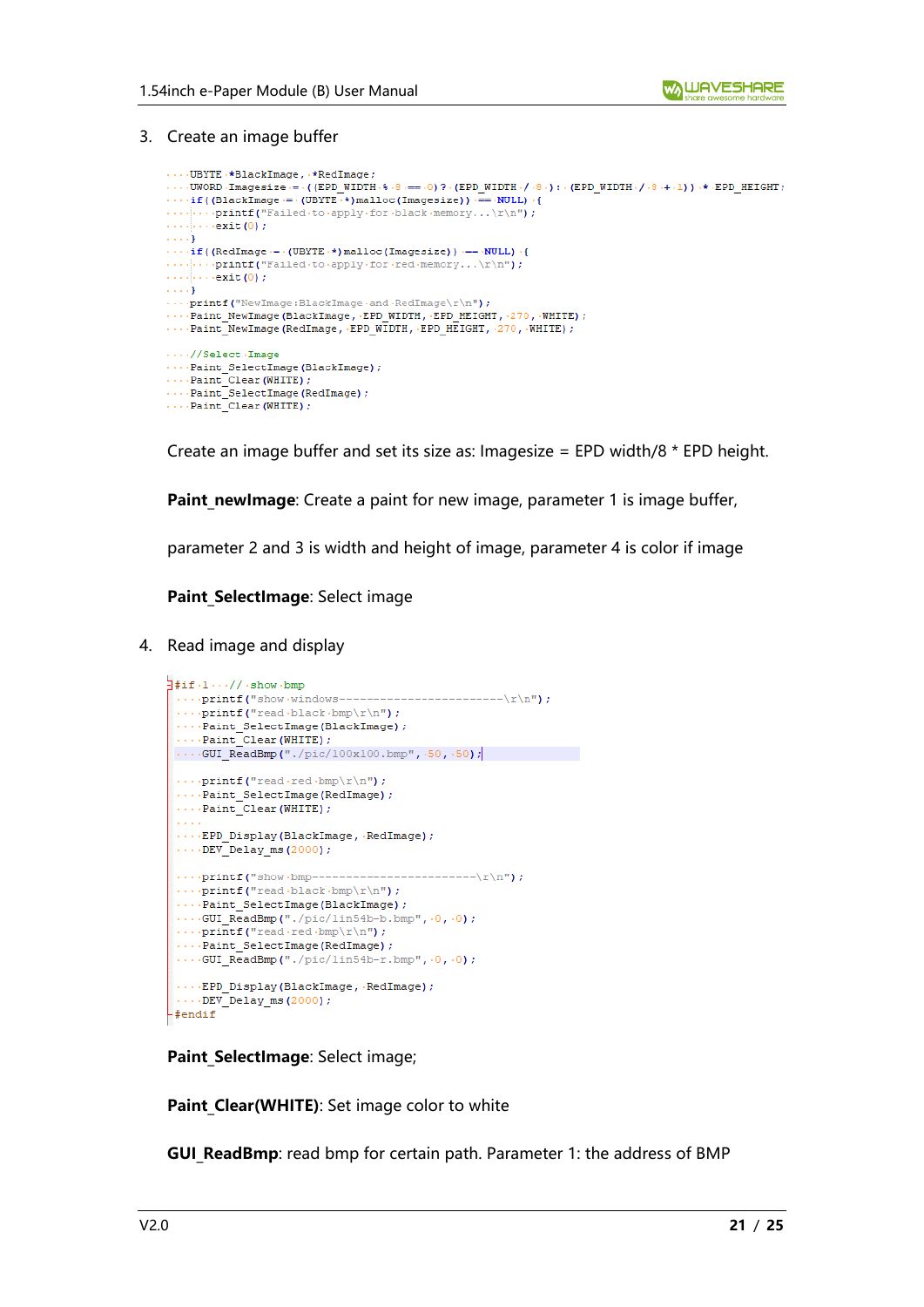picture locates, Parameter 2 and 3 is the display position x and y of BCM display.

Note that if the picture read is bigger than the image buffer, the rest part cannot

be displayed.

والمناورين

**EPD Display:** Send image data to e-paper and display

5. Read image data from array

```
\Box#if.1...//show.image.for.array
 ....printf("show.image.for.array--
                                        ---------------------\r\n");
 ...Paint SelectImage(BlackImage);
 ....Paint DrawBitMap (IMAGE BLACK) ;
 \cdotsPaint SelectImage (RedImage) ;
 \cdotsPaint DrawBitMap (IMAGE RED) ;
 \cdots EPD Display (BlackImage, RedImage);
 \cdots DEV Delay ms (2000);
#endif
```
Paint DrawBitBmp: send image data to e-paper. Because STM32 and Arduino

cannot read picture directly, we need to first convert picture to data on PC

6. Drawing point, lines, rectangles, circles and characters

```
\frac{1}{2}#if.1...//Drawing
    \cdotsprintf ("Drawing---
                                                               ------\r\nr'\n... Paint SelectImage (BlackImage) ;
   \cdotsPaint Clear (WHITE) ;
  ....Paint_DrawPoint(5, .10, .BLACK, .DOT_PIXEL_1X1, .DOT_STYLE_DFT);<br>....Paint_DrawPoint(5, .25, .BLACK, .DOT_PIXEL_2X2, .DOT_STYLE_DFT);
  ...Paint_DrawLine(20, -10, -70, -60, -BLACK, -LINE_STYLE_SOLID, -DOT_PIXEL_1X1);<br>....Paint_DrawLine(20, -10, -70, -60, -BLACK, -LINE_STYLE_SOLID, -DOT_PIXEL_1X1);
   \cdots\cdot\mathtt{Paint\_DrawRectangle\left(20\,,\, \cdot 10\,,\, \cdot 70\,,\, \cdot 60\,,\, \cdot \mathtt{BLACK},\, \cdot \mathtt{DRAW\_FILL\_EMENT},\, \cdot \mathtt{DOT\_PIXEL\_IX1}\right)\,;}\cdots\cdot \mathtt{Paint\_DrawCircle\, (170\,,\, \cdot 85\,,\, \cdot 20\,,\, \cdot BLAGK\,,\, \cdot DRAW\_FILL\_FULL\,,\, \cdot DOT\_PIXEL\_IX1\,):}...Paint_DrawString_EN(5, .70, ."hello world", &Fontl6, .WHITE, .BLACK);<br>....Paint_DrawString_EN(5, .70, ."hello world", &Fontl6, .WHITE, .BLACK);<br>....Paint_DrawString_CN(5, .160, "□▲图30图3020图30239", .&Font24CN, .WHITE, 
  ...Paint SelectImage(RedImage) ;
  \cdotsPaint_Clear (WHITE) ;
   ...Paint_DrawPoint(5, .40, .BLACK, .DOT_PIXEL_3X3, .DOT_STYLE_DFT);
  ....Paint_DrawPoint(5, -55, -BLACK, -DOT_FIREL_4X4, -DOT_STYLE_DFT);<br>....Paint_DrawPoint(5, -55, -BLACK, -DOT_FIXEL_4X4, -DOT_STYLE_DFT);<br>....Paint_DrawLine(170, -15, -170, -55, -BLACK, -LINE_STYLE_DOTTED, -DOT_PIXEL_1X1);
   ...Paint_DrawLine(150, 35, 190, 35, BLACK, LINE_STYLE_DOTTED, DOT_PIXEL_1X1);
  ...Paint_DrawRectangle(85, 10, 130, 60, BLACK, DRAW FILL FULL, DOT_PIXEL_1X1);
  \cdots\cdot \mathtt{Paint\_DrawCircle\, (170\,,\, \cdot 35\,,\, \cdot 20\,,\, \cdot BLAGK\,,\, \cdot DRAW\_FILL\_EMENT\,,\, \cdot DOT\_PIXEL\_IX1)\,,\, \cdot\cdot\cdot}Paint_DrawString_EN(5, -90, "Waveshare", -&Font20, -BLACK, -WHITE);<br>....Paint_DrawString_EN(5, -90, "Waveshare", -&Font20, -BLACK, -WHITE);<br>....Paint_DrawNum(5, -120, -123456789, -&Font20, -BLACK, -WHITE);
  ...Paint_DrawString_CN(5, 135, "RESERENRES abcREARED RESERES)", &Font12CN, BLACK, WHITE)
  ... EPD Display (BlackImage, RedImage) ;
   \cdotsDEV_Delay_ms(2000);
 -#endif
```
**Paint DrawPoint:** Drawing points, parameter 1 and 2 are position of the point,

parameter 3 are color, parameter 4 are size, parameter 5 are style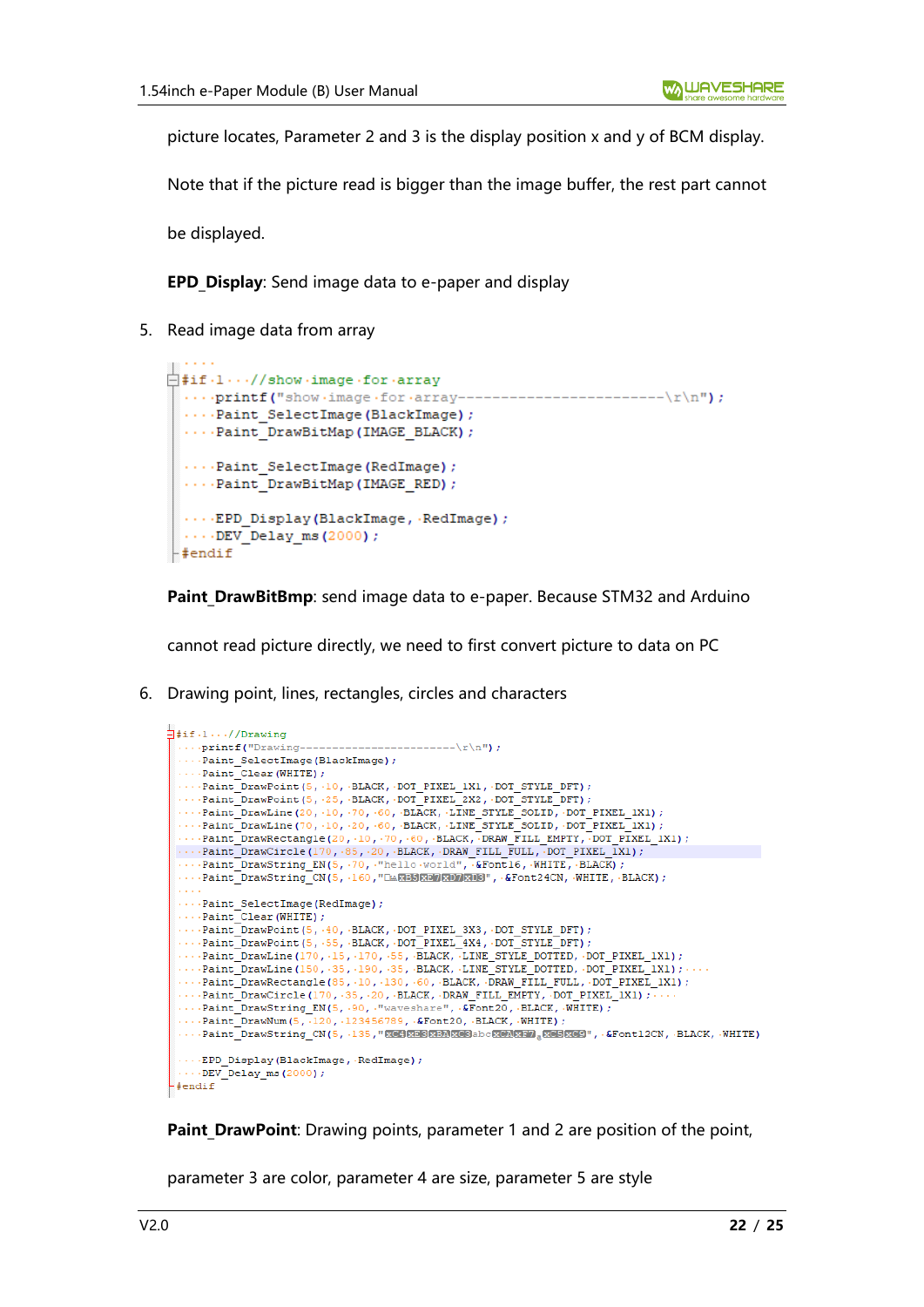**Paint DrawLine**: Drawing line, parameter 1 and 2 are begin position of line,

parameter 3 and 4 are end position of line, parameter 5 is color, parameter 6 is

style, parameter 7 is width of line

Paint DrawRectangle: Drawing rectangle, parameter 1 and 2 are begin position of

rectangle, parameter 3 and 4 are end position of rectangle, parameter 5 is fill

color, parameter 6 and 7 are style

Paint DrawCircle: Drawing circle, parameter 1 and 2 are position of center,

parameter 3 is radius of circle, parameter 4 and 5 are style

**Paint DrawString EN:** Display English characters, parameter 1 and 2 are position,

parameter 3 is string, parameter 4 is font size, parameter 5 and 6 are background

and font colors

Paint DrawString CN: Display Chinese characters

**Paint DrawNum**: Display number, parameter 1 and 2 are position, parameter is number (int), parameter 4 is size, parameter 5 and 6 are background and font colors.

#### 7. **Sleep mode**:

```
....print(f("Goto-Sleep-mode...\\r\n),\cdots EPD Sleep();
\cdots free (BlackImage) ;
\cdots free (RedImage) ;
\cdots BlackImage \cdot = \cdot NULL;
\cdots RedImage \cdots NULL;
```
It is recommended to add after refreshing.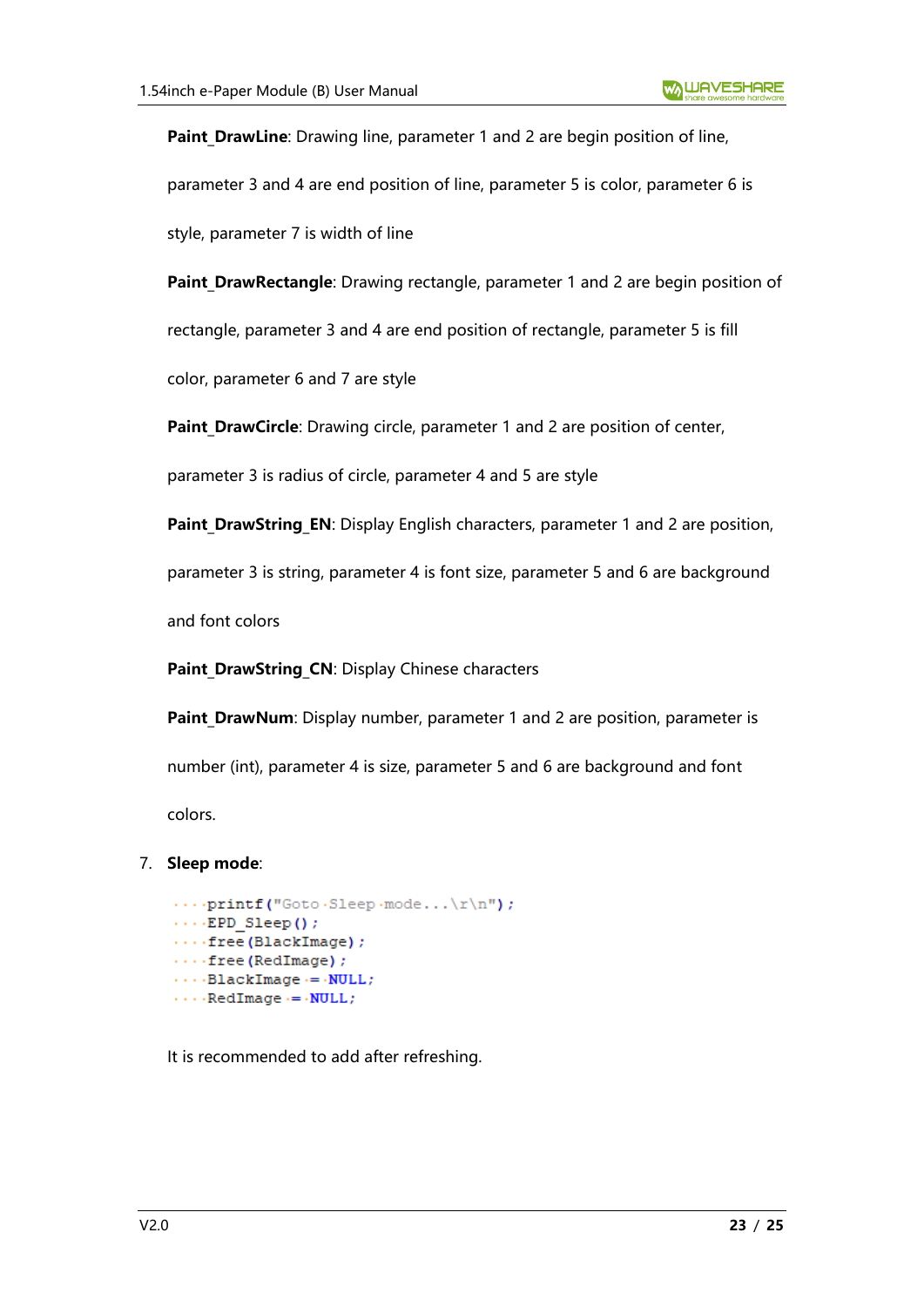#### <span id="page-23-0"></span>PYTHON CODES

1. Initialize e-Paper

 $\cdots$ end = endlin54b.EPD()  $\cdots$ epd.init()  $\cdots$ epd.Clear()  $\alpha$  ,  $\alpha$  ,  $\alpha$ 

2. Create image buffer using python image library

```
\cdots + Drawing on the image
...blackimage = Image.new('1', \(epdlin54b.EPD_WIDTH, \epdlin54b.EPD_HEIGHT), \255) \+#\255:\clear\the\frame
\cdots \texttt{redimage} = \texttt{Image.new('l'}, \texttt{(epdim54b, EPD_MIDTH, \cdot epdlin54b, EPD_HETGHT)}, \texttt{'255)} \cdot \texttt{#255: \cdot clear \cdot the \cdot frame}
```
3. Drawing with python imageDraw library

```
\cdots print \cdot "drawing"
\cdotsdrawblack = ImageDraw.Draw (blackimage)
\cdots drawred = ImageDraw. Draw (redimage)
....font = ImageFont.truetype('/usr/share/fonts/truetype/wqy/wqy-microhei.ttc', 24)
\cdots drawblack.rectangle((0, -10, -200, -34), -fill = -0)
...drawblack.text((8, 12), 'hello world', font = font, fill = 255)
...drawblack.text((8, 36), 'e-Paper Demo', font = font, fill = 0)
....drawblack.line((16, .60, .56, .60), fill = 0)
....drawblack.line((56, 60, 66, 110), fill = 0)
... drawblack.line ((16, 110, 56, 110), fill = 0)
\cdot\cdot\cdot\cdot drawred.line ((16, ·110, ·16, ·60), ·fill = ·0)
\cdots drawred.line ((16, (60, 60, 110), fill = 0)
\cdots drawred.line ((56, \cdot 60, \cdot 16, \cdot 110), \cdot fill = 0)
\cdots drawred.arc((90, \cdot60, \cdot150, \cdot120), \cdot0, \cdot360, \cdotfill\cdot=\cdot0)
\cdots drawred.rectangle((16, -130, -56, -180), -fill = -0)
....drawred.chord((90, 130, 150, 190), 0, 360, fill = 0)
...epd.display(epd.getbuffer(blackimage),epd.getbuffer(redimage))
\cdotstime.sleep(1)
```
4. Read picture and display

```
....print."open.pic"
\cdotsblackimage = Image.open('lin54b-b.bmp')
\cdots redimage = Image.open('lin54b-r.bmp') \cdots...epd.display(epd.getbuffer(blackimage),epd.getbuffer(redimage))
\cdotstime.sleep(1)
College
....print."show.windows"
\cdots blackimagel = Image.new('1', (epdlin54b.EPD WIDTH, epdlin54b.EPD HEIGHT), 255) \cdot # 255 :
\cdots redimage2 = Image.new('1', (epdlin54b, EPD WIDTH, epdlin54b, EPD HEIGHT), 255)
\sim 100\cdots newimage \cdot = \cdot Image.open ('100x100.bmp')
\cdots blackimagel.paste(newimage, (50,50))\cdots...epd.display(epd.getbuffer(blackimagel), epd.getbuffer(redimage2))
COL
```
5. Sleep mode

```
\lfloor \ldots \rfloor<sub>epd.sleep</sub>()
  . . . . . . . . .
```
sleep mode is recommended to add after refreshing